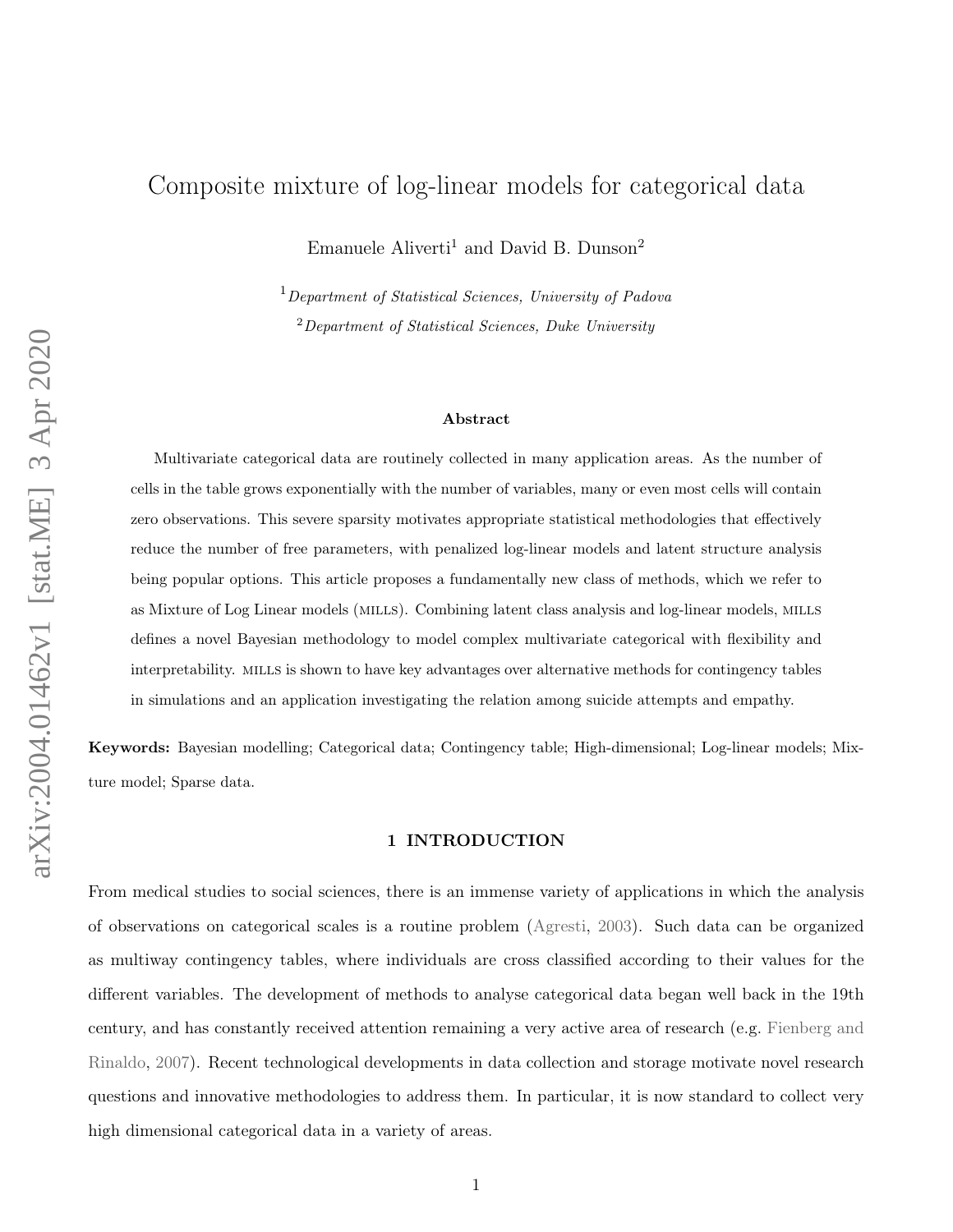Log-linear models are particularly popular for categorical data. Logarithms of cell probabilities are represented as linear terms of parameters related to each cell index, and with coefficients that can be interpreted as interactions among the categorical variables [\(Agresti,](#page-18-0) [2003\)](#page-18-0). The relationship between multinomial and Poisson log-likelihoods allows one to obtain maximum likelihood (ML) estimates for loglinear models leveraging standard generalized linear model (GLM) algorithms (e.g., Fisher-Scoring), with the vectorized table of cell counts used as a response variable. As the number of variables increases, the number of cells of the contingency table grows exponentially, many cells will be empty and there will be infinite ml estimates [\(Fienberg and Rinaldo,](#page-19-0) [2007\)](#page-19-0). To overcome this issue and obtain unique estimates, it is often assumed that a large set is coefficients is zero, and estimation is performed via penalised likelihood [\(Nardi et al.,](#page-21-0) [2012;](#page-21-0) [Ravikumar et al.,](#page-22-0) [2010;](#page-22-0) [Tibshirani et al.,](#page-22-1) [2015;](#page-22-1) [Wainwright et al.,](#page-23-0) [2008\)](#page-23-0). Since the number of cells is exponential in the number of variables  $p$ , the computation of the joint cells counts required to fit the approaches mentioned above — becomes unfeasible even for moderate values of  $p$ ; for example, 16 categorical variables with 4 categories each define a contingency table with a total number of cells larger than 1-billion.

Bayesian approaches for inference in log-linear models often restrict consideration to specific nested model subclasses; for example, hierarchical, graphical or decomposable log-linear models [\(Lauritzen,](#page-20-0) [1996\)](#page-20-0). Conjugate priors on the model coefficients are available [\(Massam et al.,](#page-21-1) [2009\)](#page-21-1), but exact Bayesian inference is still complicated since the resulting posterior distribution is not particularly useful, lacking closed form expressions for important functionals – such as credible intervals – and sampling algorithms to perform inference via Monte Carlo integration. As an alternative, the posterior distribution can be analytically approximated with a Gaussian distribution if the number of cells is not excessive [\(Johndrow et al.,](#page-20-1) [2018\)](#page-20-1). When the focus is on selecting log-linear models with high posterior evidence, stochastic search algorithms evaluating the exact or approximate marginal likelihood are available [\(Dobra and Massam,](#page-19-1) [2010\)](#page-19-1). Unfortunately, the size of the model space is enormous and these algorithms scale poorly with the number of variables, being essentially unfeasible in applications with more than 15 binary variables [\(Johndrow et al.,](#page-20-1) [2018\)](#page-20-1).

A different perspective on analyzing multivariate categorical data relies on latent structures [\(Lazars](#page-20-2)[feld,](#page-20-2) [1950\)](#page-20-2). This family of models is specified in terms of one or more latent features, with observed variables modelled as conditionally independent given the latent features. Marginalising over the latent structures, complex dependence patterns across the categorical variables are induced (e.g. [Andersen,](#page-18-1) [1982\)](#page-18-1). Representative examples include latent class analysis [\(Lazarsfeld,](#page-20-2) [1950\)](#page-20-2) and the normal ogive model [\(Law-](#page-20-3)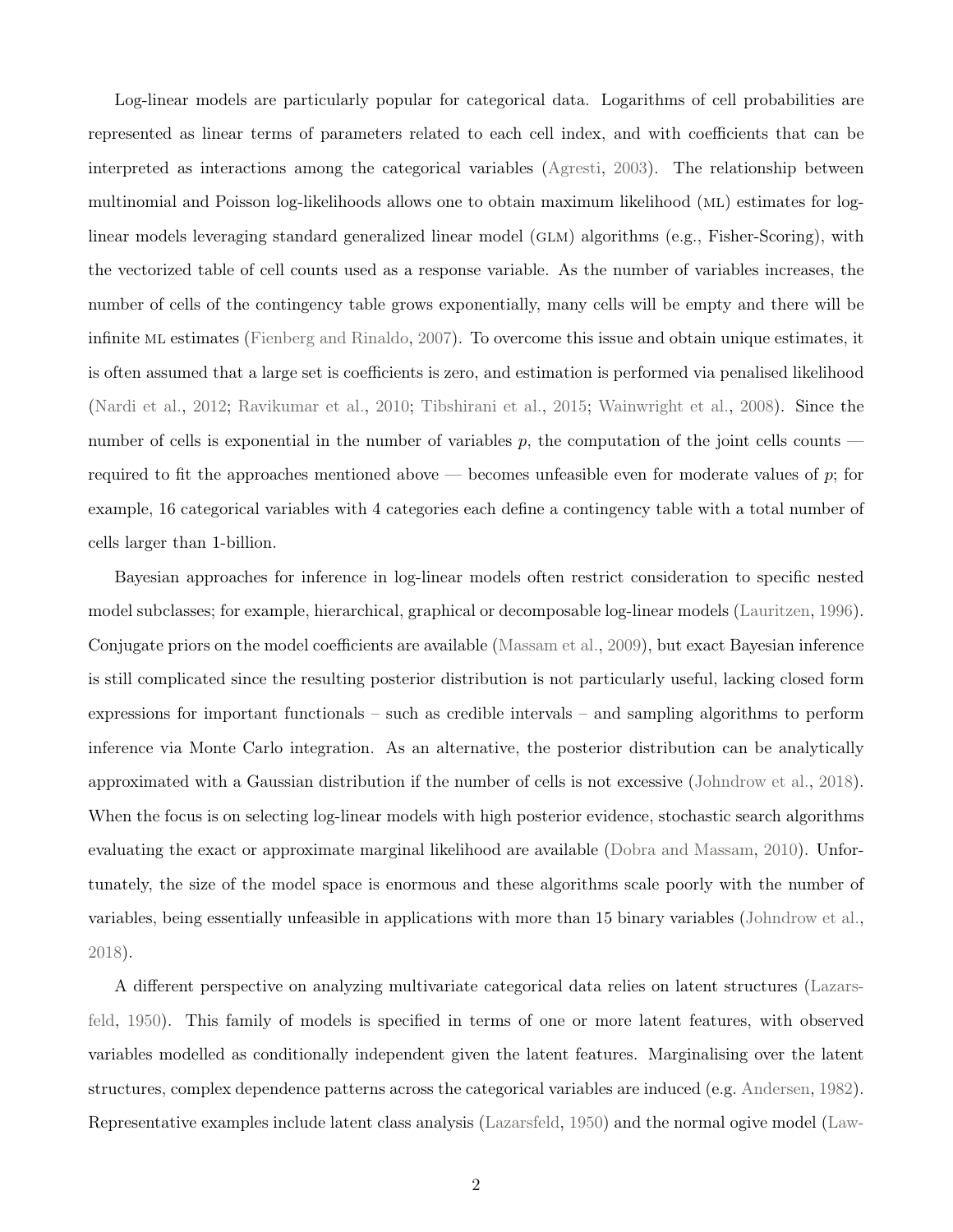[ley,](#page-20-3) [1943\)](#page-20-3), where a univariate latent variable with discrete or continuous support, respectively, captures the dependence structure among the observed categorical variables; see also [Fruhwirth-Schnatter et al.](#page-19-2) [\(2019,](#page-19-2) Chapters 9 and 11) and references therein. More flexible multivariate latent structures have also been introduced; for example, grade of membership models [\(Erosheva,](#page-19-3) [2005\)](#page-19-3) and the more general class of mixed membership models [\(Airoldi et al.,](#page-18-2) [2014\)](#page-18-2). Specific latent variable models can also be interpreted as tensor decompositions of the contingency tables [\(Bhattacharya and Dunson,](#page-18-3) [2012;](#page-18-3) [Dunson and Xing,](#page-19-4) [2009\)](#page-19-4); see also [Kolda and Bader](#page-20-4) [\(2009\)](#page-20-4) for a discussion.

To conduct meaningful and interpretable inferences, it is important for marginal or conditional distributions and measures of association to have a low-dimensional structure. For example, it is often of substantial interest to characterise bivariate distributions and test for marginal or conditional independence [\(Agresti,](#page-18-0) [2003\)](#page-18-0). Leveraging data-augmentation schemes, estimation of latent variable models is feasible in high-dimensional applications (e.g. [Dunson and Xing,](#page-19-4) [2009\)](#page-19-4); however, these approaches might require many components to adequately characterize complex data, and can lack simple interpretability of the model parameters and the induced dependence structure. On the other hand, log-linear model directly parameterize the interactions among the categorical variables [\(Agresti,](#page-18-0) [2003\)](#page-18-0) or the lower-dimensional marginal distributions [\(Bergsma et al.,](#page-18-4) [2002\)](#page-18-4), but estimation is generally unfeasible when the number of variables is moderate to high, due to the huge computational bottlenecks and the massively large model space. Sparse log-linear models and latent class structures are deeply related in the way in which sparsity is induced in the resulting contingency table [\(Johndrow et al.,](#page-20-5) [2017\)](#page-20-5), but a formal methodology mixing the benefits of the two model families is still lacking.

Motivated by the above considerations, in this article we introduce a novel class of Bayesian models for categorical data, which we refer to as MILLS. We propose to model the multivariate categorical data as a composite mixture of log-linear models with first order interactions, characterising the bivariate distributions with simple and robust models while accounting for dependencies beyond first order via mixing different local models. Such a specification models categorical data with a simple, yet flexible, specification which can take into account complex dependencies with a relatively small number of components. The idea of mixing simple low-dimensional models to reduce the number of parameters needed to characterize complex data has a long history. One example is mixing first order Markov models to account for higher order structure [\(Raftery,](#page-22-2) [1985\)](#page-22-2). See also [Fruhwirth-Schnatter et al.](#page-19-2) [\(2019\)](#page-19-2) for related ideas.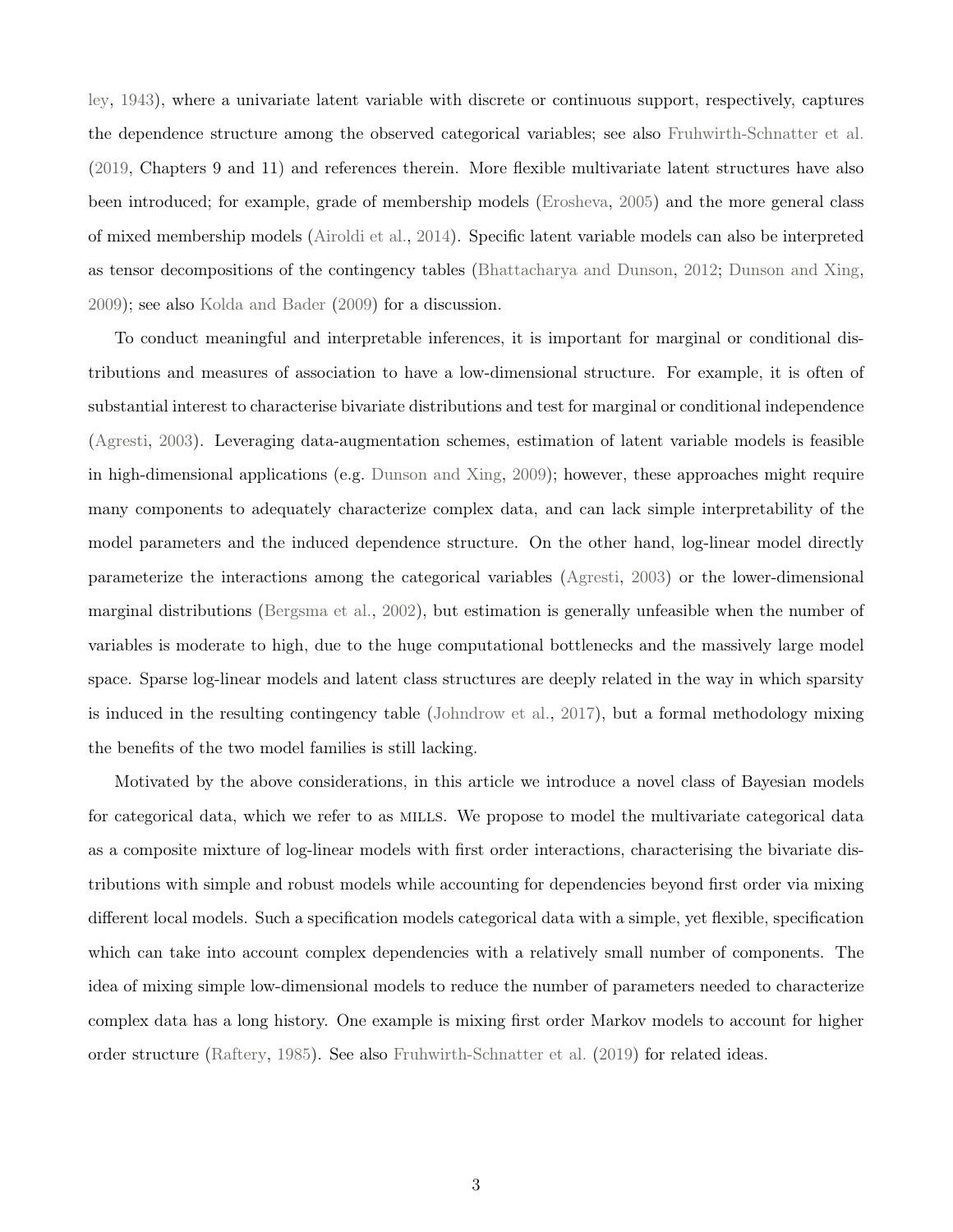### 2 METHODS

### 2.1 Log-linear models

We adopt the notation of [Lauritzen](#page-20-0) [\(1996\)](#page-20-0). Let  $V = \{1, \ldots, p\}$  index a set of p categorical variables. Let  $(Y_j, j \in V)$  denote variables taking values in the finite set  $\mathcal{I}_j$  with dimension  $|\mathcal{I}_j| = d_j$ . Without loss of generality, we can assume  $\mathcal{I}_j = \{1, \ldots, d_j\}$ . Categorical data are often collected as an  $n \times p$  data matrix with elements  $y_{ij} \in \mathcal{I}_j$ ,  $i = 1, \ldots, n$ ,  $j = 1, \ldots, p$ , and can also be represented as a contingency table. Let  $\mathcal{I}_V = \bigtimes_{j \in V} \mathcal{I}_j$  denote the set with generic element  $\mathbf{i} = (i_1, \ldots, i_p)$ . The elements  $\mathbf{i}$  of  $\mathcal{I}_V$  are referred to as the cells of the contingency table  $\mathcal{I}_V$ , which has size  $|\mathcal{I}_V| = \prod_{j=1}^p d_j$ . Given a sample of size n, the number of observations falling in the generic cell *i* is denoted as  $y(i)$ , with  $\sum_{i \in \mathcal{I}_V} y(i) = n$ .

A log-linear model is a generalised linear model for the resulting multinomial likelihood, which represents the logarithms of cell probabilities additively. Let  $\mathbf{p} = (p(i), i \in \mathcal{I}_v)$  denote the vectorised cell probabilities and let  $\vartheta$  denote the set of log-linear coefficients. Following [Johndrow et al.](#page-20-1) [\(2018\)](#page-20-1); [Letac](#page-21-2) [et al.](#page-21-2) [\(2012\)](#page-21-2), it is possible to relate cell probabilities and log-linear coefficients as follows:

<span id="page-3-0"></span>
$$
\log \mathbf{p} = \mathbf{X}\boldsymbol{\vartheta},\tag{1}
$$

where **X** is a full rank  $|\mathcal{I}_V| \times |\mathcal{I}_V|$  matrix if the transformation is invertible; for example, when **X** is the identity matrix, the so-called identity parametrisation is obtained. Identifiability is imposed through careful specification of the matrix  $\mathbf{X}$ , which determines the model parametrisation and, consequently, constraints on the parameters [\(Agresti,](#page-18-0) [2003\)](#page-18-0). Equation [\(1\)](#page-3-0) can be extended to embrace a larger class of invertible and non-invertible log-linear parametrisations; for example, marginal parametrisations (e.g. [Bergsma et al.,](#page-18-4) [2002;](#page-18-4) [Lupparelli et al.,](#page-21-3) [2009;](#page-21-3) [Roverato et al.,](#page-22-3) [2013\)](#page-22-3).

In general, it is desirable to specify a sparse set of k coefficients with  $k \ll |\mathcal{I}_v|$ , corresponding to some notion of interactions among the categorical variables; for example, representing conditional or marginal independence [\(Agresti,](#page-18-0) [2003\)](#page-18-0). When a sparse parameterisation is employed, it is common to remove in Equation  $(1)$  the columns of **X** associated with zero coefficients, thereby obtaining a more parsimonious design matrix with dimension  $|\mathcal{I}_V| \times k$ . In this article we focus on the corner parameterisation, which is particularly popular in the literature for categorical data [\(Agresti,](#page-18-0) [2003;](#page-18-0) [Letac et al.,](#page-21-2) [2012;](#page-21-2) [Massam](#page-21-1) [et al.,](#page-21-1) [2009\)](#page-21-1), and is generally the default choice in statistical software. The columns of  $\bf{X}$  under the corner parameterisation can be formally expressed in terms of Moebius inversion (e.g. [Letac et al.,](#page-21-2) [2012,](#page-21-2)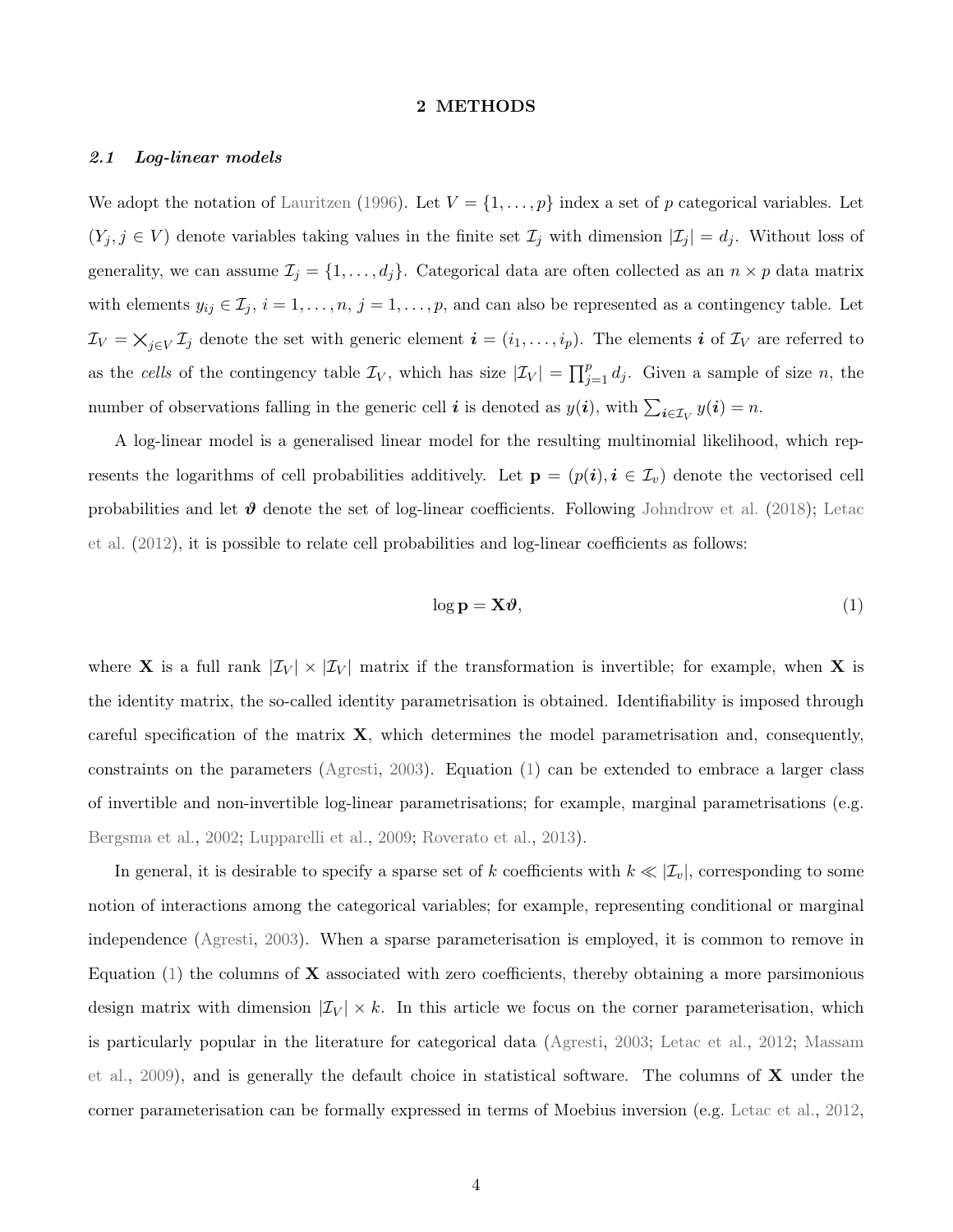Preposition 2.1); see also [Massam et al.](#page-21-1) [\(2009,](#page-21-1) Lemma 2.2). For simplicity in exposition, we prefer to use matrix notation.

Let  $y = (y(i), i \in I_v)$  denote the vectorised cell counts. The likelihood function associated with the multinomial sampling and log-linear parameters can be expressed, in matrix form, as follows:

<span id="page-4-0"></span>
$$
\prod_{i \in \mathcal{I}_V} p(i)^{y(i)} = \exp \{ \mathbf{y}^\mathsf{T} \mathbf{X} \boldsymbol{\vartheta} - n\kappa(\boldsymbol{\vartheta}) \} = \exp \{ \tilde{\mathbf{y}}^\mathsf{T} \boldsymbol{\vartheta} - n\kappa(\boldsymbol{\vartheta}) \},\tag{2}
$$

with  $\kappa(\theta) = \log \left[1^{\dagger} \exp(\mathbf{X}\theta)\right]$ . Such a parametrisation yields a very compact data reduction, since the canonical statistics  $y^{\dagger}X = \tilde{y}^{\dagger}$  correspond to the marginal cell counts relative to the highest interaction term included in the model [\(Agresti,](#page-18-0) [2003;](#page-18-0) [Massam et al.,](#page-21-1) [2009\)](#page-21-1). In particular, we will consider hierarchical log-linear models which include all the main effects and all the first-order interactions; under such a specification, the canonical statistics  $\tilde{y}$  correspond to the marginal bivariate and univariate tables (e.g. [Agresti,](#page-18-0) [2003\)](#page-18-0).

### <span id="page-4-2"></span>2.2 Composite likelihood

The log-partition function in Equation [\(2\)](#page-4-0) involves a sum of  $|\mathcal{I}_V|$  terms, the total number of cells. Due to the immense number of cells, the likelihood cannot be evaluated unless  $p$  is very small. Approximations of intractable likelihoods have been proposed in the literature, with Monte Carlo maximum likelihood [\(Geyer](#page-19-5) [and Thompson,](#page-19-5) [1992;](#page-19-5) [Snijders,](#page-22-4) [2002\)](#page-22-4) being one option. Composite likelihoods provide a computationally tractable alternative to the joint likelihood, relying on a product of marginal or conditional distributions; see [Varin et al.](#page-23-1) [\(2011\)](#page-23-1) for an overview. Extending the work of [Meng et al.](#page-21-4) [\(2013\)](#page-21-4), [Massam and Wang](#page-21-5) [\(2018\)](#page-21-5) focused on composite maximum likelihood estimation for log-linear models, with a careful choice of the conditional and marginal distributions based on the conditional dependence graph. However, the dependence graph is typically unknown and its estimation can be very demanding and affected by large uncertainty [\(Dobra and Massam,](#page-19-1) [2010\)](#page-19-1).

We propose to replace the joint likelihood with a simple and robust alternative. Denote as  $\mathcal{P}_2$  the set of subsets of V with cardinality 2. For each  $E_2 \in \mathcal{P}_2$ , let  $\mathbf{y}_{E_2}$  denote the vectorised  $E_2$ -marginal bivariate table of counts. We define, for each  $y_{E_2}$ , a saturated log-linear model with corner parametrisation:

<span id="page-4-1"></span>
$$
\mathbf{p}(\mathbf{y}_{E_2}; \boldsymbol{\vartheta}_{E_2}) = \exp\left\{\mathbf{y}_{E_2}^{\mathsf{T}}\mathbf{X}_2\boldsymbol{\vartheta}_{E_2} - n\kappa_2(\boldsymbol{\vartheta}_{E_2})\right\} = \exp\left\{\tilde{\mathbf{y}}_{E_2}^{\mathsf{T}}\boldsymbol{\vartheta}_{E_2} - n\kappa_2(\boldsymbol{\vartheta}_{E_2})\right\},\tag{3}
$$

where  $\kappa_2(\boldsymbol{\vartheta}_{E_2}) = \log \left[ \mathbf{1}^\intercal \exp(\mathbf{X}_2 \boldsymbol{\vartheta}_{E_2}) \right], \, \dim \boldsymbol{\vartheta}_{E_2} = \dim \tilde{\boldsymbol{y}}_{E_2} = |\mathcal{I}_{E_2}| = \prod_{j \in E_2} d_j$  and  $\boldsymbol{\vartheta}_{E_2} \in \mathbb{R}^{|\mathcal{I}_{E_2}|}$ . There is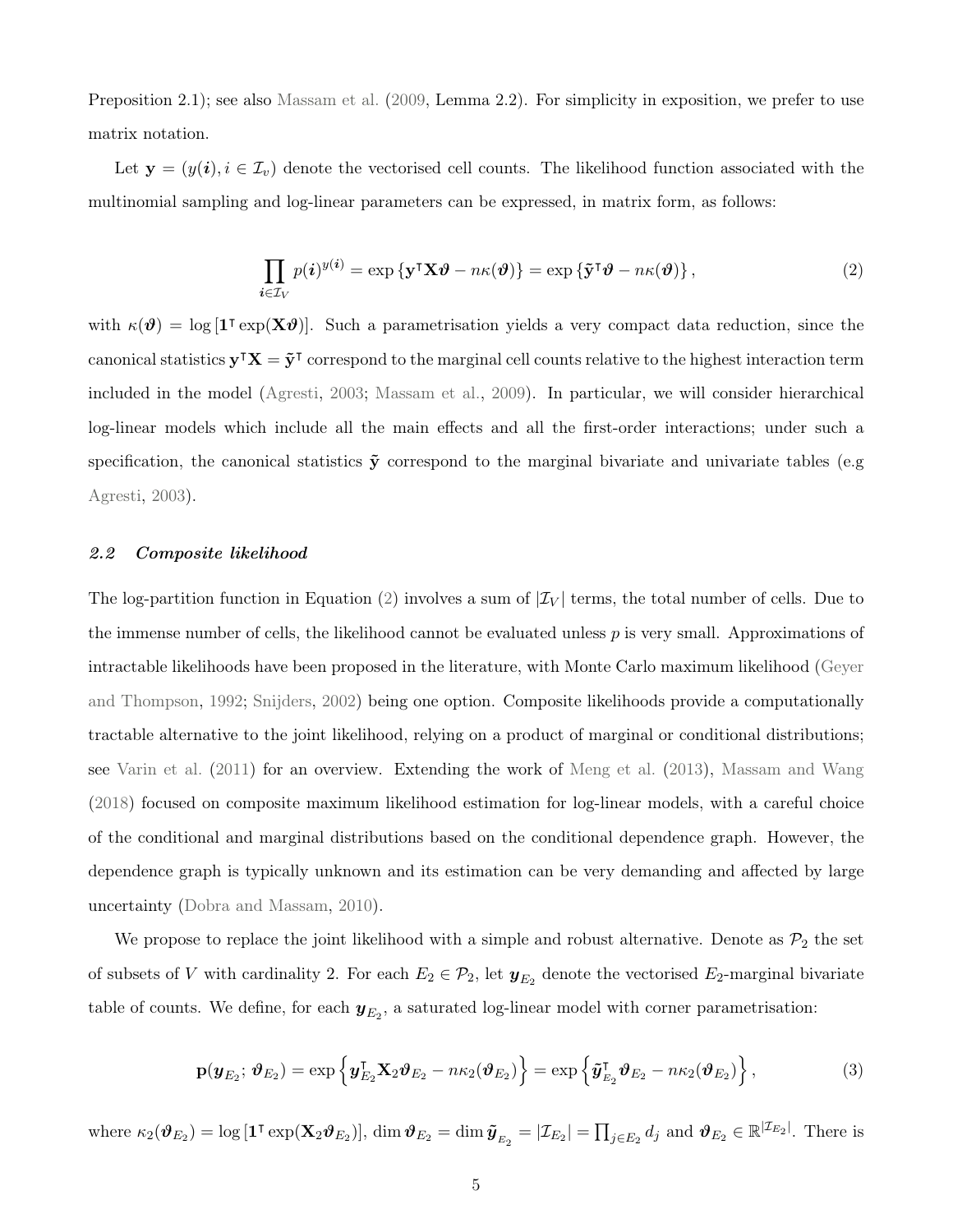an important difference between  $\bm{y}_{E_2}$  and  $\tilde{\bm{y}}_{E_2}$ . The former refers to the  $E_2$ -marginal bivariate table, while the latter refers to the sufficient statistics of the log-linear model with corner parametrisation, which are elements of the bivariate and univariate  $E_2$ -marginal table; see, for example, [Agresti](#page-18-0) [\(2003\)](#page-18-0).

We define a surrogate likelihood function combining the distributions defined in Equation [\(3\)](#page-4-1) as

<span id="page-5-0"></span>
$$
\prod_{E_2 \in \mathcal{P}_2} \mathbf{p}(\mathbf{y}_{E_2}; \boldsymbol{\vartheta}_{E_2})^{w_{E_2}}\n= \exp\left\{\sum_{E_2 \in \mathcal{P}_2} w_{E_2} \log \mathbf{p}(\mathbf{y}_{E_2}; \boldsymbol{\vartheta}_{E_2})\right\} = \exp\left\{\sum_{E_2 \in \mathcal{P}_2} w_{E_2} \left[\tilde{\mathbf{y}}_{E_2}^{\mathsf{T}} \boldsymbol{\vartheta}_{E_2} - n\kappa_2(\boldsymbol{\vartheta}_{E_2})\right]\right\}.
$$
\n(4)

Equation [\(4\)](#page-5-0) is constructed with the same motivation of composing simplified likelihoods from marginal densities in composite likelihood estimation; see, for example, [Cox and Reid](#page-18-5) [\(2004\)](#page-18-5); [Varin et al.](#page-23-1) [\(2011\)](#page-23-1). Differently from [Massam and Wang](#page-21-5) [\(2018\)](#page-21-5), we include contributions for all the bivariate distributions in Equation [\(4\)](#page-5-0), since the underlying graphical structure is not known a priori, and it is not possible to decide which marginal densities should be included accordingly. Instead, we include all bivariate terms and assign to each component a non-negative weight  $w_{E_2} \in \mathbb{R}^+$ , controlling the contribution of the  $E_2$ component to the joint likelihood function.

Although it is common to choose unity weights  $w_{E_2} = 1$  for each  $E_2 \in \mathcal{P}_2$  (e.g. [Cox and Reid,](#page-18-5) [2004\)](#page-18-5), careful choice of composite weights can improve efficiency [\(Varin et al.,](#page-23-1) [2011\)](#page-23-1). Popular choices focus on selecting weights according to some optimality criteria; for example, to correct the magnitude [\(Pauli](#page-21-6) [et al.,](#page-21-6) [2011\)](#page-21-6) or curvature [\(Pauli et al.,](#page-21-6) [2011;](#page-21-6) [Ribatet et al.,](#page-22-5) [2012\)](#page-22-5) of the likelihood-ratio test or, more generally, to improve statistical efficiency of the resulting estimating equation (e.g. [Fraser and Reid,](#page-19-6) [2019;](#page-19-6) [Lindsay et al.,](#page-21-7) [2011;](#page-21-7) [Pace et al.,](#page-21-8) [2019\)](#page-21-8). Beside asymptotic arguments, such procedures are also practically well justified since Equation [\(4\)](#page-5-0) might include redundant terms, accounting for the same contribution (e.g., marginal univariate) multiple times. This has motivated the development of more efficient likelihood composition, with the focus on producing sparse estimating equations with few informative components by setting some weights to zero via constrained optimisation [\(Ferrari et al.,](#page-19-7) [2016;](#page-19-7) [Huang and Ferrari,](#page-20-6) [2017\)](#page-20-6). In this article, we build on a similar strategy and aggregate the different components under a Bayesian approach, imposing a sparsity-inducing prior on the weights which favours deletion of redundant terms.

Equation [\(4\)](#page-5-0) can also be motivated from an inferential point of view. When interest focuses on inferences for low-dimensional marginal distributions, such as univariates and bivariates, estimates based on the pseudo likelihood in Equation [\(4\)](#page-5-0) and the original likelihood in Equation [\(2\)](#page-4-0) are equivalent, since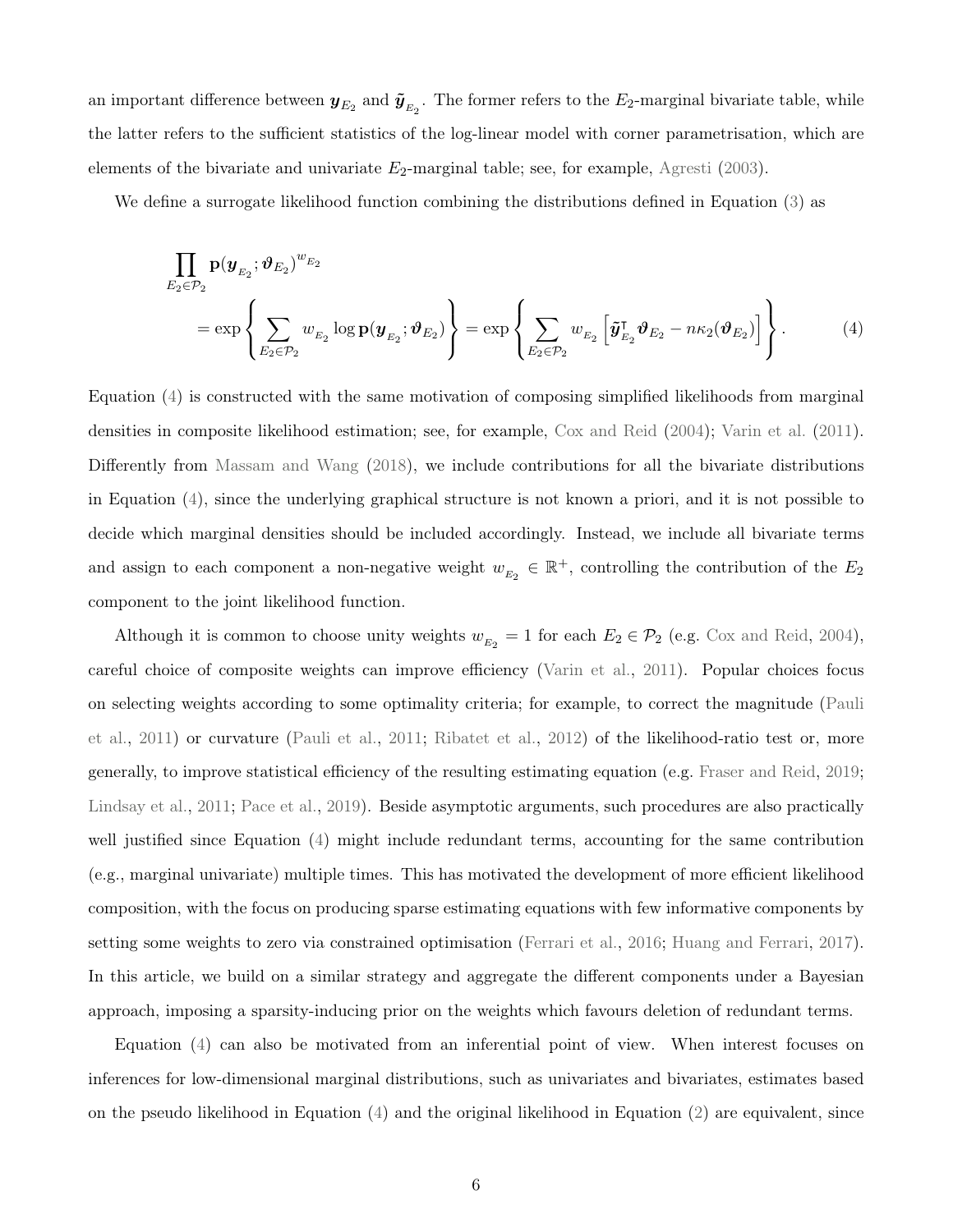the joint model is a closed exponential family which includes only first order interactions in the sufficient statistics [\(Mardia et al.,](#page-21-9) [2009,](#page-21-9) Theorem 2). With respect to this consideration, it is also worth highlighting that the sufficient statistics  $\tilde{\bm{y}}_{_{E_2}}$  of the simplified model in Equation [\(3\)](#page-4-1) are actually a subset of the sufficient statistics of the joint model for  $\tilde{\mathbf{y}}$  in Equation [\(2\)](#page-4-0) and that  $\bigcup_{E_2 \in \mathcal{P}_2} \tilde{\mathbf{y}}_{E_2} = \tilde{\mathbf{y}}$ .

Although in a variety of applications the focus of statistical inference is on low-dimensional margins and related measures of association, Equation [\(4\)](#page-5-0) may be oversimplified and hence lead to a poor characterisation of multivariate categorical data. For example, there may be significant dependence in the data beyond first order. To improve flexibility, we propose to use Equation [\(4\)](#page-5-0) to characterize variability within subpopulations using a mixture modeling approach. To formalize this, denote with  $i_{E_2}$  the elements of  $\mathcal{I}_{E_2}$ , cells of the  $E_2$ -marginal bivariate table. The contribution for a single observation  $y_i = (y_{i1}, \ldots, y_{ip})$ in Equation [\(4\)](#page-5-0) can be expressed as

$$
\tilde{\mathbf{p}}(y_i; \boldsymbol{\vartheta}, \boldsymbol{w}) = \exp \left\{ \sum_{E_2 \in \mathcal{P}_2} w_{E_2} \left[ \mathbb{1} \left( y_i, i_{E_2} \right) \mathbf{X}_2 \boldsymbol{\vartheta}_{E_2} - \kappa_2 (\boldsymbol{\vartheta}_{E_2}) \right] \right\},
$$
\n(5)

<span id="page-6-1"></span>with  $\boldsymbol{\vartheta} = {\{\boldsymbol{\vartheta}_{E_2}\}}_{E_2 \in \mathcal{P}_2}, \boldsymbol{w} = {w_{E_2}\}}_{E_2 \in \mathcal{P}_2}$  and  $\mathbb{1}(y_i, i_{E_2})$  corresponding to a vector of length  $|\mathcal{I}_{E_2}|$  with a 1 in the position for the cell in which the  $E_2$  component of  $y_i$  falls and all other elements 0. We introduce a latent group indicator  $z_i \in \{1, ..., H\}$  with  $pr[z_i = h] = \nu_h$ , indexing the subpopulation for the *i*th subject. We use Equation [\(4\)](#page-5-0) as a local model for characterizing the dependence structure of subjects in the same latent group. By allowing the weights  $w_{E_2}$  to vary across subpopulations, we allow the complexity of the local model to vary substantially and adapt to the subpopulation-specific structure.

Considering only observations belonging to group h and denoting with  $n_h = \sum_{i=1}^n 1\!\mathbb{I}[z_i = h]$  the number of units in group h, we interpret Equation  $(4)$  as a model for the contingency table conditional on group membership, as

<span id="page-6-0"></span>
$$
\tilde{\mathbf{p}}(\boldsymbol{y}^h; \boldsymbol{\vartheta}^h, \boldsymbol{w}^h \mid \mathbf{z} = h) = \exp \left\{ \sum_{E_2 \in \mathcal{P}_2} w_{E_2}^h \left[ \tilde{\boldsymbol{y}}_{E_2}^{h\intercal} \boldsymbol{\vartheta}_{E_2}^h - n_h \kappa_2 (\boldsymbol{\vartheta}_{E_2}^h) \right] \right\},
$$
\n(6)

where the composite likelihood weights  $w^h = \{w^h_{\mu}\}$  $\{b_{E_2}\}_{E_2 \in \mathcal{P}_2}$  and the log-linear parameters  $\boldsymbol{\vartheta}^h = \{\boldsymbol{\vartheta}_{E_2}^h\}_{E_2 \in \mathcal{P}_2}$ are allowed to vary across mixture components to characterise different dependence patterns in different subpopulations. Marginalising over the latent feature **z** and considering the contribution for all the data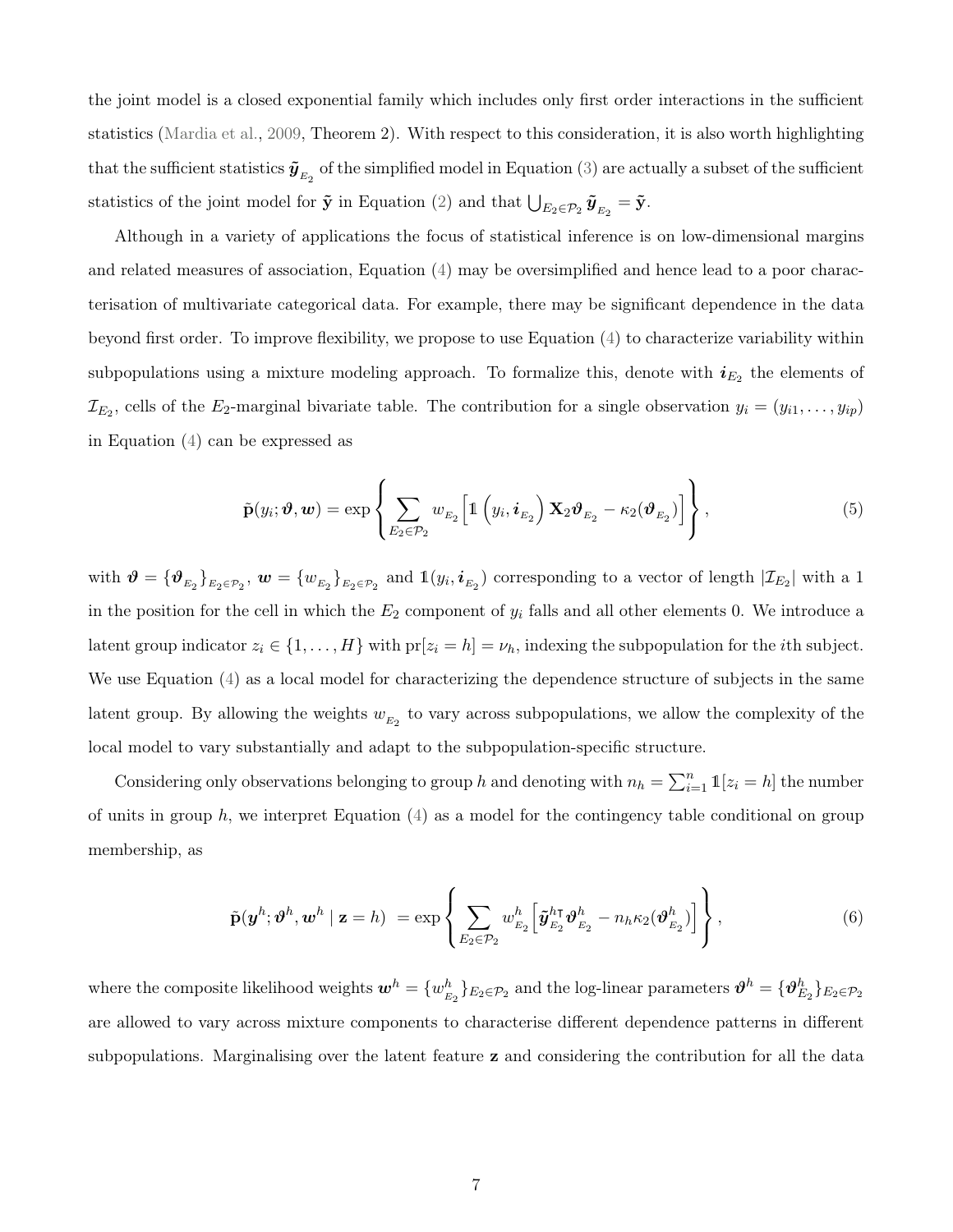points, we obtain a joint model with likelihood function equal to

<span id="page-7-0"></span>
$$
\tilde{\mathbf{p}}(\boldsymbol{y};\boldsymbol{\vartheta},\boldsymbol{w},\boldsymbol{\nu}) = \prod_{i=1}^{n} \sum_{h=1}^{H} \nu_h \, \tilde{\mathbf{p}}(y_i; \boldsymbol{\vartheta}^h, \boldsymbol{w}^h), \tag{7}
$$

with  $\boldsymbol{\vartheta} = {\{\boldsymbol{\vartheta}^h\}}_{h=1}^H$ ,  $\boldsymbol{w} = {\{\boldsymbol{w}^h\}}_{h=1}^H$  and  $\boldsymbol{\nu} = {\{\nu_h\}}_{h=1}^H$ .

The adaptive log-linear structure imposed within each component of Equation [\(6\)](#page-6-0) allows one to characterize complex dependence patterns with few components. Increasing the number of components  $H$ , any structure can be effectively characterised under MILLS. The following Lemma formalizes the ability of MILLS to represent any  $p \in S_{|\mathcal{I}_V|}$ , with  $S_{|\mathcal{I}_V|}$  denoting the  $(|\mathcal{I}_V|-1)$ -dimensional simplex. See the Appendix for a proof.

<span id="page-7-1"></span>**Lemma 2.1.** Any  $p \in S_{|\mathcal{I}_V|}$  admits representation [\(7\)](#page-7-0) for some H, with  $\nu_h \in (0,1)$  such that  $\sum_{h=1}^H \nu_h = 1$ .

Equation [\(7\)](#page-7-0) provides a compact model for efficiently making inference on low-dimensional marginals. For example, a natural estimate for the  $E_2$  bivariate distribution is given by

$$
\text{pr}(\hat{\boldsymbol{i}}_{E_2})=\sum_{h=1}^{H}\nu_h\,\exp\left\{\mathbf{X}_2\boldsymbol{\vartheta}_{E_2}-\kappa_2(\boldsymbol{\vartheta}_{E_2})\right\},\,
$$

which corresponds to a weighted average of local estimates, with weights given by the mixture weights.

# 2.3 Prior specification

We proceed with a Bayesian approach to inference, and specify prior distributions for the parameters  $\nu$ ,  $\boldsymbol{\vartheta}^{h}_{E_{2}}$  and w. We rely on Dirichlet and Gaussian distributions, letting

<span id="page-7-2"></span>
$$
(\nu \mid H) \sim \text{DIR}\left(\frac{1}{H}, \dots, \frac{1}{H}\right), \quad (\vartheta_{E_2}^h \mid \sigma^2) \stackrel{\text{iid}}{\sim} \text{N}_{|\mathcal{I}_{E_2}|}(\mu_{E_2}, \sigma^2 I), \quad E_2 \in \mathcal{P}_2, \quad h = 1, \dots, H. \tag{8}
$$

Estimation for the number of active components is performed by choosing a conservative upper bound  $H_0$  for  $H$ , and specifying a sparse Dirichlet distribution on the mixture weights to automatically favour deletion of redundant components [\(Rousseau and Mengersen,](#page-22-6) [2011\)](#page-22-6). The Gaussian priors on the loglinear parameters allow simple inclusion of prior information, for example reflecting knowledge on the expected direction and strength of the association between pairs of variables. Moreover, computations are particularly easy adapting the Pòlya-Gamma data-augmentation strategy for the multinomial likelihood and Gaussian prior [\(Polson et al.,](#page-22-7) [2013\)](#page-22-7). Under an exponential family representation, other conjugate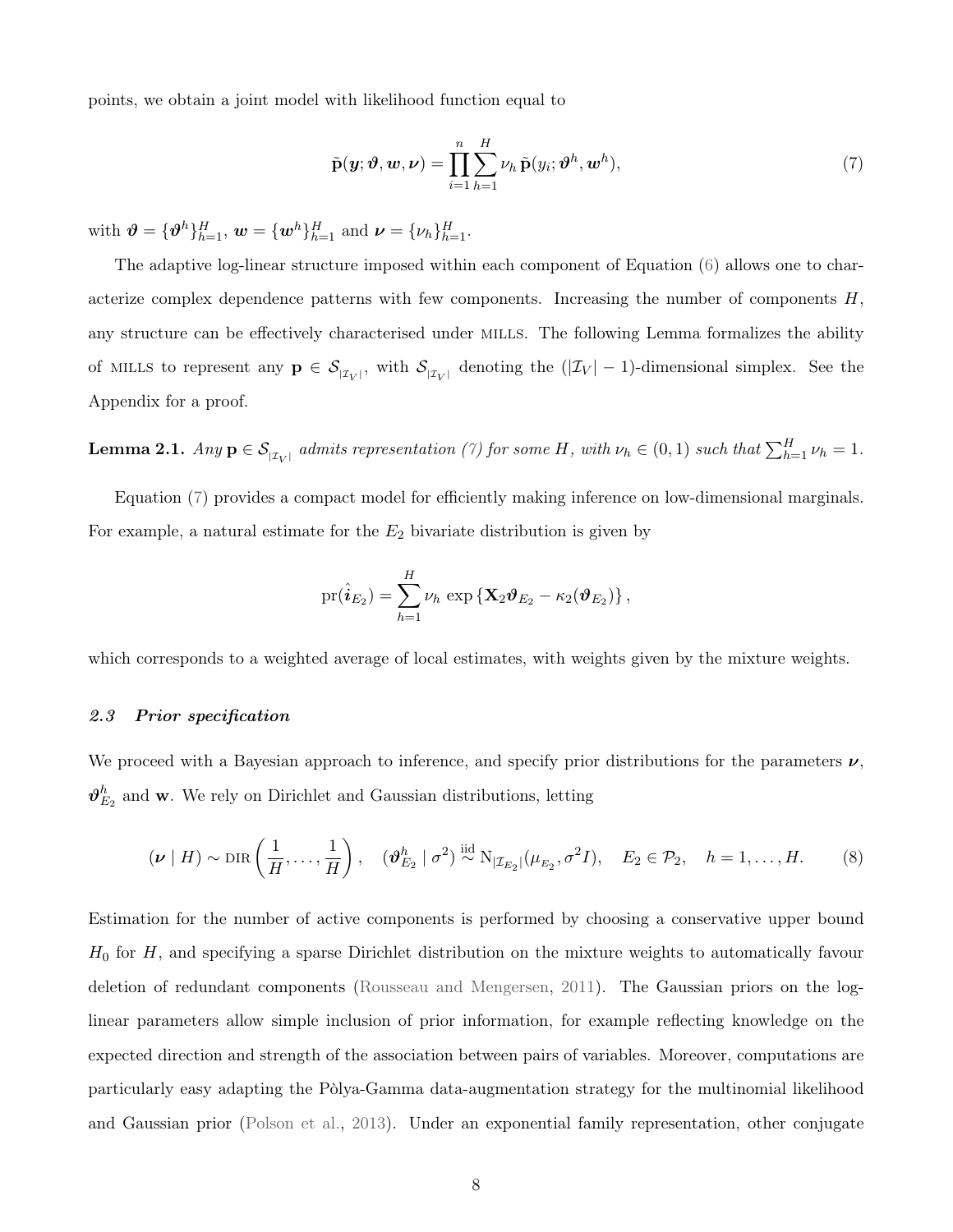priors are available for the natural parameters (e.g. [Bradley et al.,](#page-18-6) [2019;](#page-18-6) [Massam et al.,](#page-21-1) [2009\)](#page-21-1). However, Gaussian priors have simpler interpretation and facilitate computation.

As motivated in Section [2.2,](#page-4-2) the prior distribution for the composite weights  $w_{\nu}^{h}$  $\mathbf{E}_h^h \in \mathbb{R}^+$  should induce sparse configurations, deleting redundant components. To address this with computational tractability, we rely on a continuous spike and slab prior. Such a strategy focuses on introducing latent binary indicators  $\delta^h_{_F}$  $E_{E_2}^{h} \in \{0, 1\}$  encoding exclusion or inclusion of the  $E_2$  component in Section [2.2,](#page-5-0) with  $\text{pr}[\delta_E^h]$  $\frac{h}{E_2} = 1 \mid \gamma_0^h] = \gamma_0^h.$ Conditionally on  $\delta^h_{\vec{r}}$  $\frac{h}{E_2}$ , each  $w_E^h$  $\frac{h}{E_2}$  is drawn independently either from a distribution concentrated around zero,  $P_0$ , or from a diffuse distribution over the real positive line, which we denote as  $P_1$ . For computational convenience, we rely on the following hierarchical specification for  $w^h_{\nu}$  $\frac{h}{E_2}$  .

$$
\begin{aligned}\n(\delta_{E_2}^h \mid \gamma_0^h) &\stackrel{\text{iid}}{\sim} \text{BERNOULLI}(\gamma_0^h) \\
(w_{E_2}^h \mid \delta_{E_2}^h) &\stackrel{\text{iid}}{\sim} \text{GAMMA}(1 + a_0^h \delta_{E_2}^h, a_1^h), \quad E_2 \in \mathcal{P}_2, \ h = 1, \dots, H\n\end{aligned} \tag{9}
$$

<span id="page-8-0"></span>Although it is possible to replace the spike with a Dirac mass at 0, we follow [Ishwaran et al.](#page-20-7) [\(2005\)](#page-20-7), and introduce a continuous shrinkage prior, which is shown to generally improve computation and mixing; see also [Legramanti et al.](#page-21-10) [\(2020\)](#page-21-10) for related arguments.

Marginalising out  $\delta^h_{\vec{r}}$  $E_{E_2}$  from Equation [\(9\)](#page-8-0), we obtain a discrete mixture between a Gamma distribution with shape 1 and rate  $a_1^h$  (Exponential), and a Gamma distribution with shape  $(1 + a_0)$  and rate  $a_1^h$ . The parameter  $\gamma_0$  controls the prior proportion of active terms, and is assigned a symmetric BETA(0.5, 0.5) prior [\(Ishwaran et al.,](#page-20-7) [2005\)](#page-20-7). Specifying large values for  $a_1^h$ , substantial mass around 0 is induced, while  $a_0^h$  controls the mean and variance for the Gamma distribution associated with the slab. See Figure [1](#page-9-0) for a graphical illustration of the prior density over illustrative combinations of hyper-parameters. In the absence of explicit prior information on the composite likelihood weights, we recommend to elicit the prior distribution to include values around 1 with high probability in the slab component. Such choice guarantees that, when a component is included, default units weights are selected with high probability a priori, centering the model around a standard specification.

### 2.4 Posterior computation

There is a rich literature on the use of alternative likelihoods for Bayesian inference; for example, approximate likelihood [\(Efron,](#page-19-8) [1993\)](#page-19-8), partial likelihood [\(Raftery et al.,](#page-22-8) [1995\)](#page-22-8), empirical likelihood [\(Lazar,](#page-20-8) [2003\)](#page-20-8) and adjusted profile likelihood [\(Chang and Mukerjee,](#page-18-7) [2006\)](#page-18-7), among many others. See also [Greco et al.](#page-20-9)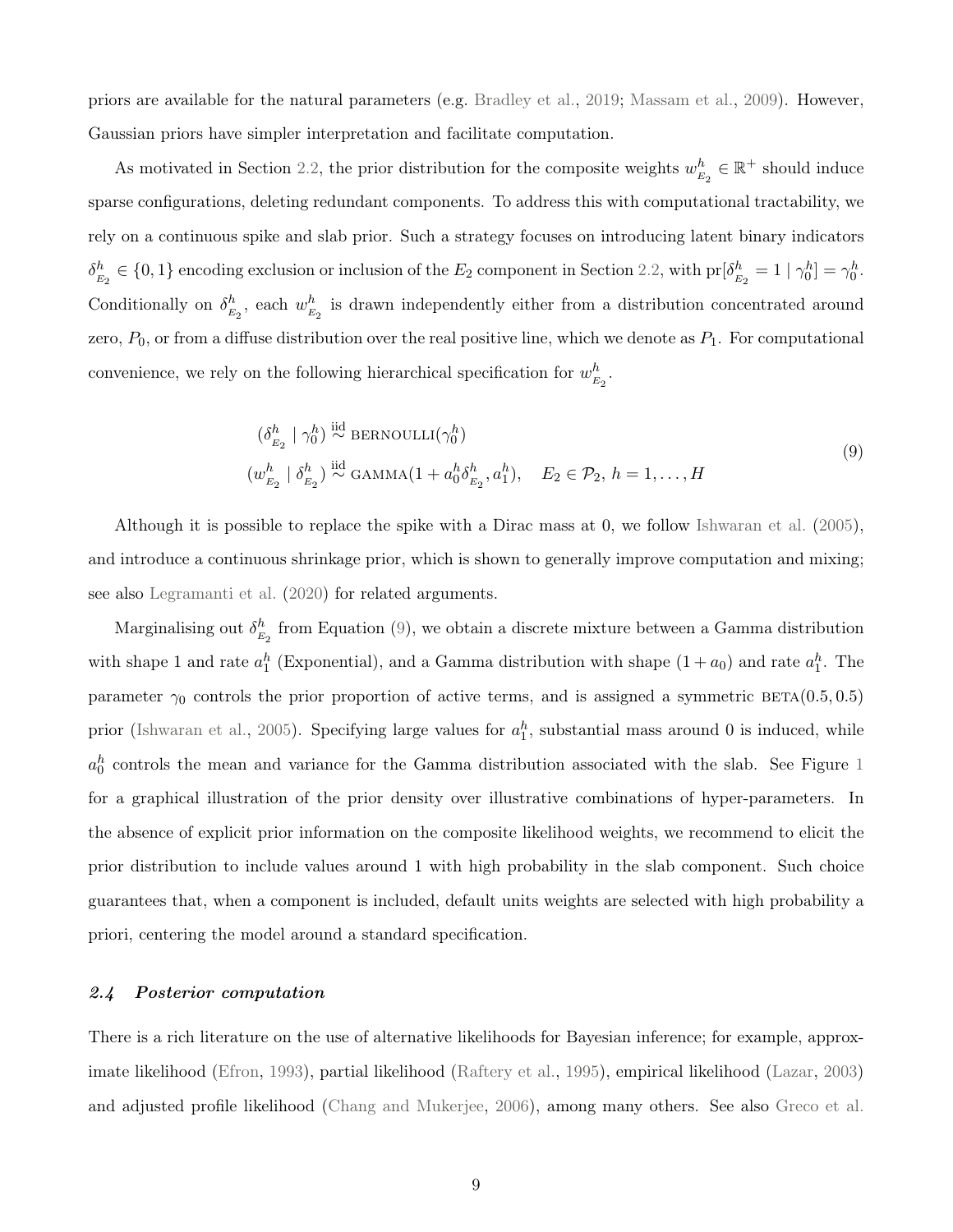

<span id="page-9-0"></span>Figure 1: Graphical illustration of the prior distribution of Equation [\(9\)](#page-8-0) for different hyper-parameter values. In each panel,  $\gamma_0^h = 0.2$ .

[\(2008\)](#page-20-9) for related arguments. Although the use of composite likelihoods in Bayesian inference is more recent (e.g. [Pauli et al.,](#page-21-6) [2011;](#page-21-6) [Ribatet et al.,](#page-22-5) [2012\)](#page-22-5), it has received substantial attention [\(Miller,](#page-21-11) [2019\)](#page-21-11). Related to these approaches, we conduct inference using the composite posterior distribution

<span id="page-9-1"></span>
$$
\tilde{\pi}(\boldsymbol{\vartheta},\boldsymbol{\nu} \mid \boldsymbol{y}) \propto \pi(\boldsymbol{\vartheta})\pi(\boldsymbol{\nu})\pi(\boldsymbol{w})\tilde{\mathbf{p}}(\boldsymbol{y};\boldsymbol{\vartheta},\boldsymbol{w},\boldsymbol{\nu}). \tag{10}
$$

It is important to show that this composite posterior is a proper probability distribution, which is not guaranteed for general composite-type likelihoods. However, the following Lemma shows that our composite posterior does have this property. See the Appendix for a proof.

# <span id="page-9-2"></span>**Lemma 2.2.**  $\tilde{\pi}(\vartheta, \nu \mid y)$  is a proper probability distribution.

To make inference from Equation [\(10\)](#page-9-1), we rely on an mcmc algorithm whose main steps are described in Algorithm [1.](#page-24-0) We leverage the Pòlya-Gamma data augmentation strategy of [Polson et al.](#page-22-7) [\(2013\)](#page-22-7) to obtain conditionally conjugacy between the Gaussian prior and the multinomial likelihood, while the mixture weights  $\nu$  and composite weights  $w$  are updated sampling from Dirichlet and Gamma full conditional distributions, respectively. Similarly, the mixture indicator  $z_i$  is sampled from its full conditional categorical distribution, for each  $i = 1, \ldots, n$ . The main bottleneck is storage of the conditional bivariate terms, which have size  $\mathcal{O}(Hp^2d^2)$ . Although the introduction of the spike and slab strategy drastically improves estimation — since many components are effectively assigned to zero weight at each iteration and Equation [\(4\)](#page-5-0) involves only few informative components — the storage of redundant terms is required during estimation and can be burdensome in large  $p$  applications. The proposed algorithm easily scales up to a motivating application involving  $p = 64$  items with  $d = 5$  categories each, relying on a mixed R and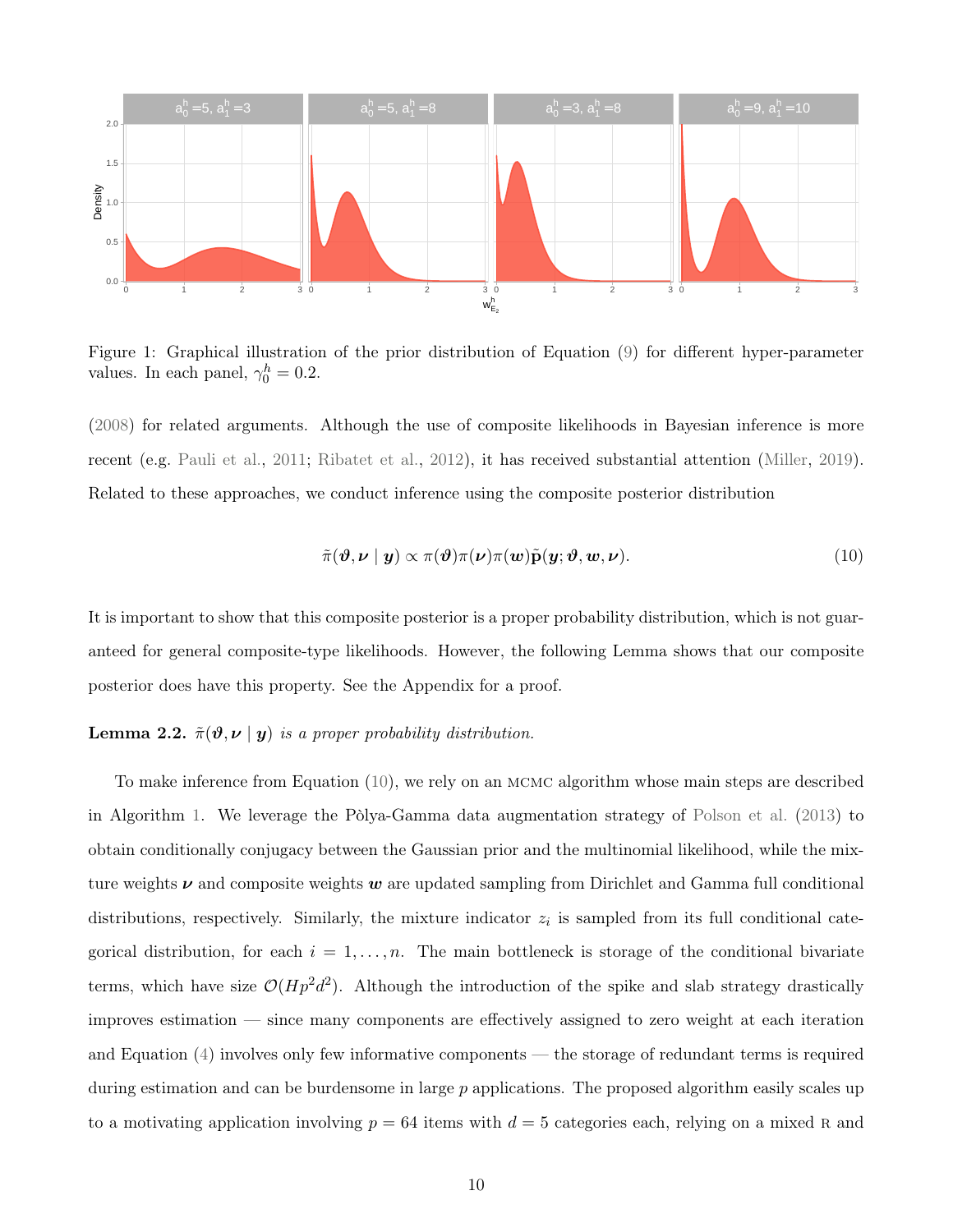$c++$  implementation on a standard laptop; see Section [4.](#page-12-0) Scaling to much larger cases can potentially be accomplished by replacing the continuous spike with a mass at zero or thresholding redundant components as an approximation.

### 3 SIMULATION STUDY

In order to evaluate the model performance, we considered a simulation study over four different settings. In each scenario, we focus on an artificial sample of size  $n = 400$ , with  $p = 15$  categorical variables and  $d_1 = \ldots d_{15} = 4$  categories. In the first scenario, multivariate categorical data are generated from a latent class model with  $H = 5$  components and probabilities generated from a uniform prior on the simplex. The second scenario samples categorical variables  $j \in \mathcal{J} = (1, 2, 3, 4, 5)$  from a dense log-linear model with first order interactions and coefficients randomly sampled from a Gaussian distribution with standard deviation 0.1, while the remaining categorical variables  $j \notin \mathcal{J}$  are generated from independent Dirichlet-Multinomial distributions with hyper-parameter  $(3, 3, 3, 3)$ . In the third scenario, we focus on the same groups of variables, imposing more structure on the variables in the group  $J$ , which are sampled from the joint probability mass function assigning probability 0.1 to the cells  $i_{\mathcal{J}} \in \{(1, \ldots, 1), \ldots, (4, \ldots, 4)\}\$  and probability 0.6 to the remaining cells in equal proportion; see also [Russo et al.](#page-22-9) [\(2018\)](#page-22-9). The remaining variables  $j \notin \mathcal{J}$  are generated from independent Dirichlet-Multinomial distributions with hyper-parameter (3, 3, 3, 3). The fourth and last scenario further complicates the second one by introducing an additional group of variables  $\mathcal{J}' = (5, 6, 7, 8, 9, 10)$ , generated from a dense hierarchical log-linear model with first and second order interactions, and coefficients randomly sampled from a Gaussian distribution with standard deviation 0.1.

The focus of these settings is on inducing challenging data generating processes, characterised by heterogeneous dependence across subsets of categorical variables. Posterior inference for mills relies on 1000 iterations collected after a burn-in period of 1000, setting a conservative upper bound  $H = 5$ and  $\sigma_2 = 3, a_0 = 10, a_1 = 10$ . Trace plots and MCMC diagnostics indicate good mixing in all the settings considered. As competitor approaches, we considered two flexible latent variable models, whose estimation is feasible in the settings under investigation. The first is a Bayesian specification of a latent class model with  $H = 10$  classes, sparse Dirichlet priors over the mixture weights and unit Dirichlet priors on the class-specific probabilities. Such an approach corresponds to a finite mixture of product multinomial distributions; see, for example, [Fruhwirth-Schnatter et al.](#page-19-2) [\(2019,](#page-19-2) Chapter 9) for an introduction. The second competitor is a simplex factor model [\(Bhattacharya and Dunson,](#page-18-3) [2012\)](#page-18-3) with  $H = 10$  latent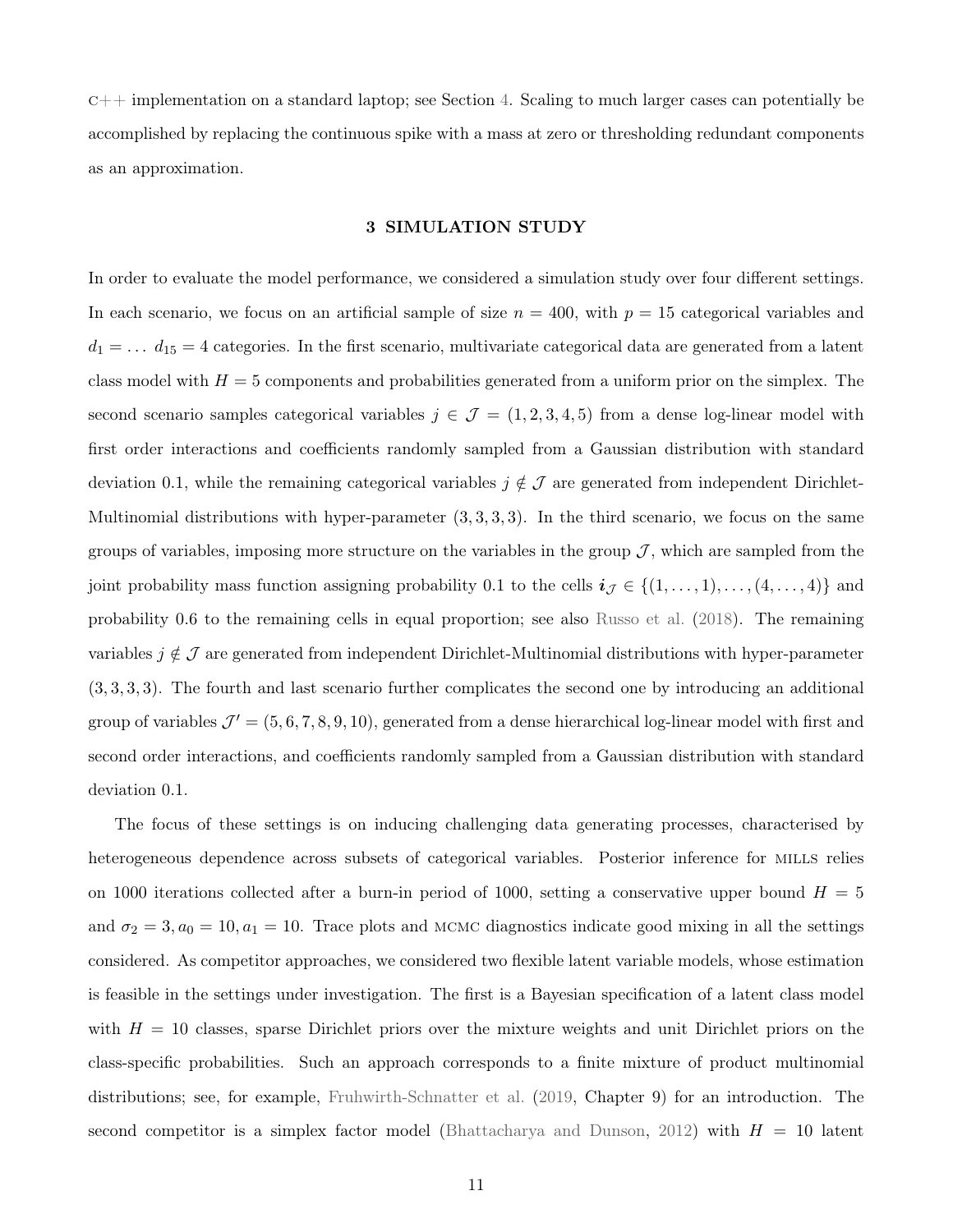

**Method E** MILLS **E** Latent Class model **E** Simplex Factor model

<span id="page-11-0"></span>Figure 2: Simulation studies. Wasserstein distance, normalised Pearson's residuals and absolute Kullback-Leibler divergence between estimates and observed quantities. First row refers to posterior means; second and third to posterior 0.025 and 0.975 quantiles, respectively. Yellow boxplots refer to MILLS. Red and gray to Latent Class model and Simplex Factor model, respectively.

factors, which provides a mixed membership model (e.g. [Airoldi et al.,](#page-18-2) [2014\)](#page-18-2) for multivariate categorical data. Again, we rely on a Bayesian specification relying on independent Dirichlet priors over the model parameters. As outlined in Section [1,](#page-0-0) both approaches induce a parsimonious low-rank decomposition of the probability mass function, and the connection between such decompositions and a log-linear model specification has been explored in [Johndrow et al.](#page-20-5) [\(2017\)](#page-20-5).

The focus of the simulations is on evaluating the ability of the approaches in estimating low-dimensional functionals of the data. We focus on the set  $\mathcal{P}_2$  of bivariate distributions, whose precise estimation is crucial for computing measures of bivariate associations and making inference on the dependence structure. Figure [2](#page-11-0) illustrates the variability across  $P_2$  under the four simulations settings and for the three approaches considered. The first row of Figure [2](#page-11-0) shows estimated posterior mean for the three methods, compared with their empirical counterparts in terms of Kullback-Leibler divergence, Wasserstein distance and normalised Pearson's residuals.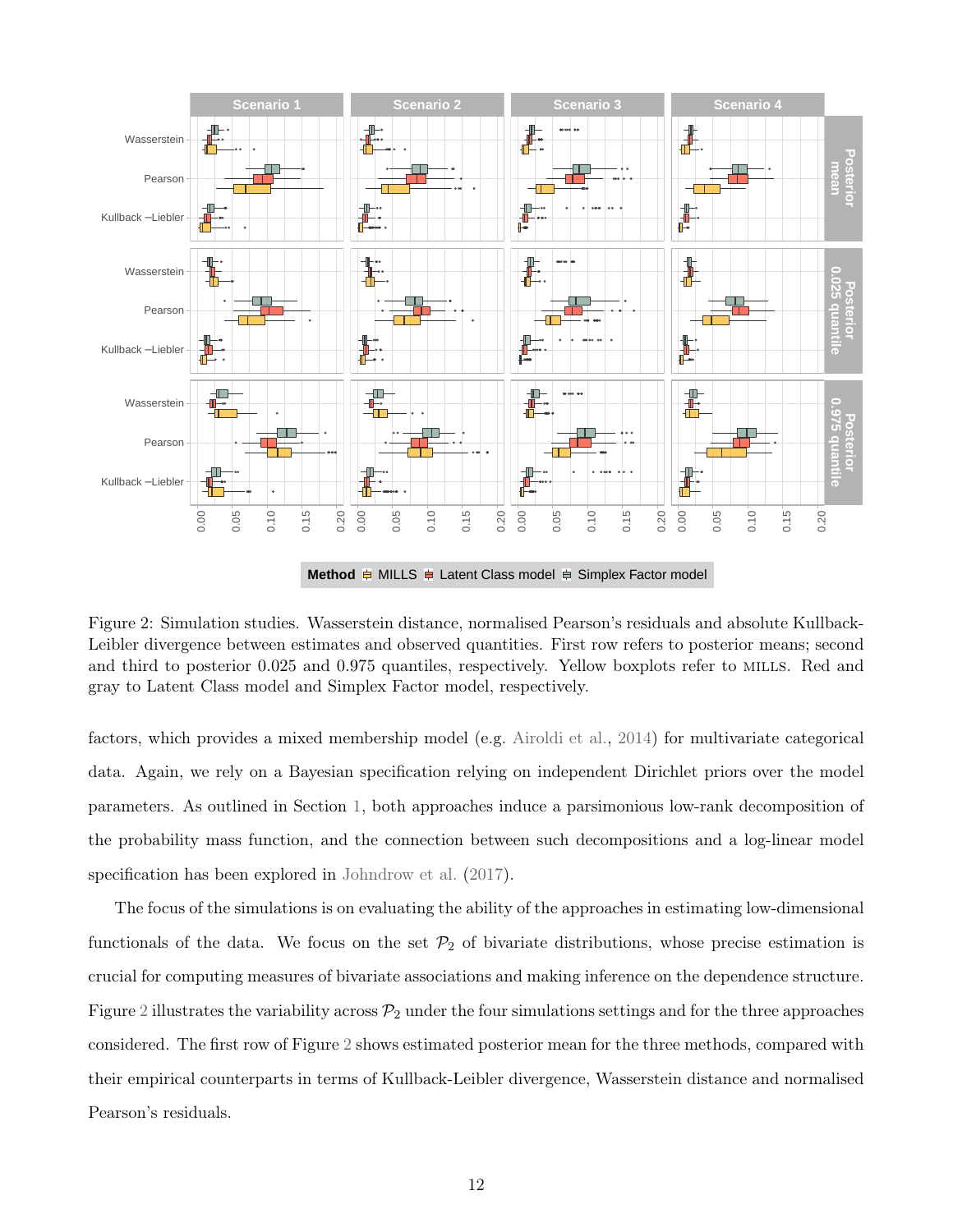The first column of Figure [2](#page-11-0) illustrates results for the first scenario, and suggests that when data are generated from a latent class model, the three approaches are comparable in terms of goodness of fit, with mills resulting in predictions which are more accurate on average, but also more variable. The good performance of the latent class model was expected, since such an approach is correctly specified in the first scenario. As outlined in Section [2.2,](#page-4-2) mills can induce a latent class specification as a special case, and therefore its performance is on average similar with the competitors, but also characterized by a higher variability which might be due to the estimation of the richer dependence structure imposed within each mixture component. In the second and third scenario, results indicate the superiority of MILLS with respect to the latent class model and the simplex factor model. Such a result highlights the ability of the proposed approach to adapt to settings with heterogeneous dependence patterns across subsets of variables; the third column of Figure [2,](#page-11-0) in addition, confirms how mills achieves better performance than the competitors also when such dependence patterns go beyond first order interactions. Lastly, the fourth scenario illustrates the ability of mills to adapt better than the competitors to highly complex settings, dependence patterns beyond first order interactions and involving multiple sub-groups of variables. The superiority of mills in such settings might be due to the parsimonious composite likelihood specification of Equation  $(4)$ , with adaptive estimation of the degree of dependence required by each component. Variability in the simulations is assessed considering the posterior 0.025 and 0.975 quantiles of the estimated bivariate distributions, graphically reported for each method in the second and third row of Figure [2](#page-11-0) respectively. The main empirical findings are consistent with the discussion outlined above, indicating an overall better performance of mills under complex data generating processes.

# 4 APPLICATION

<span id="page-12-0"></span>We consider a psychiatric study of suicide attempts (e.g. [De Leo et al.,](#page-19-9) [2004;](#page-19-9) [Nock et al.,](#page-21-12) [2008\)](#page-21-12). Studies on survival of suicide attempts are crucial for the development of novel intervention treatments based on the early identification of psychological symptoms (e.g. [Hawton and Fagg,](#page-20-10) [1988\)](#page-20-10), and also for accurate descriptions of the psycho–pathological profiles of individuals more likely to conduct suicidal acts. For example, depression and hostility symptoms are often associated with suicide attempts [\(Ben-Ya'acov](#page-18-8) [and Amir,](#page-18-8) [2004\)](#page-18-8), while some recent work has suggested that empathy could be an important risk factor associated with specific psychiatric disease and the suicidal act (e.g. [Lachal et al.,](#page-20-11) [2016\)](#page-20-11).

It is of interest to analyse the psychopathology of suicide attempt patients, their empathic profile and the possible interactions across these two psychological aspects. Individuals analysed in the study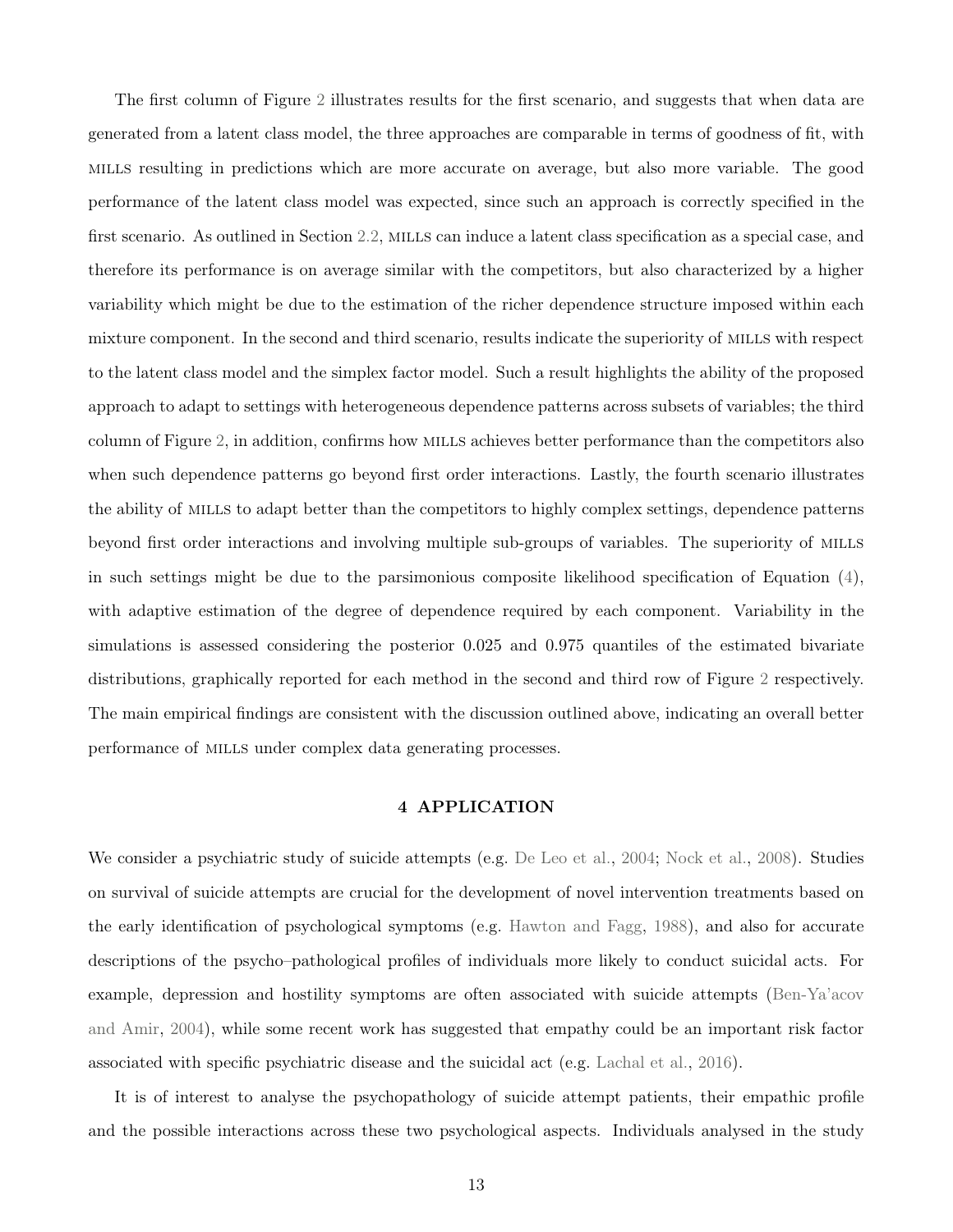correspond to a sample of 58 inpatients hospitalized after an attempted suicide at the psychiatric ward of Padova Hospital (Italy) between January 2017 and December 2018. Data were collected by self administered questionnaires aimed at evaluating different psychological aspects of attempted suicide, with the Symptom Check List (scl-90) [\(Derogatis et al.,](#page-19-10) [1973\)](#page-19-10) and the Interpersonal Reactivity Index (iri) [\(Davis,](#page-19-11) [1980\)](#page-19-11) being reliable instruments for these purposes.

Specifically, the scl-90 is commonly used to describe psychiatric symptoms, using 90 items scored on a five-point Likert scale; additionally, scores can be grouped into nine subscales (somatization, obsessivecompulsive, interpersonal sensitivity, depression, anxiety, hostility, phobic anxiety, paranoid ideation, psychoticism) corresponding to well-defined psychiatric profiles [\(Derogatis et al.,](#page-19-10) [1973\)](#page-19-10). As suggested by our clinician collaborators, it is of particular interest to focus on 4 subscales of the questionnaire: obsessivecompulsive  $(OC)$ , depression (DEP), anxiety (ANX) and hostility (HOS), encompassing a total of 28 items. See Table [1](#page-25-0) in the Appendix for an illustration of the items under investigation.

The IRI is a 28-item instrument scored on a five-point Likert scale that measures the emotional and cognitive components of a person's empathy, with four subscales. The IRI measures the cognitive capacity to see things from the point of view of others (Perspective Taking, PT), the tendency to experience reactions of sympathy, concern and compassion for other people undergoing negative experiences (Empathic Concern, ec), the tendency to experience distress and discomfort in witnessing other people's negative experiences (Personal Distress, PD) and the capacity to strongly identify oneself with fictitious characters in movies, books, and plays (Fantasy, fs). For a detailed illustration of the items, see Table [2](#page-26-0) in the Appendix.

In the psychological literature, investigation of the relationship among different empathic profiles and psycho-pathological symptoms has been a challenging research objective. Generally, variations in empathy are also associated with depression [\(Cusi et al.,](#page-18-9) [2011;](#page-18-9) [Schreiter et al.,](#page-22-10) [2013\)](#page-22-10), obsessive compulsive disorders [\(Fontenelle et al.,](#page-19-12) [2009\)](#page-19-12), anxiety [\(Perrone-McGovern et al.,](#page-22-11) [2014\)](#page-22-11) and hostility [\(Guttman and](#page-20-12) [Laporte,](#page-20-12) [2002\)](#page-20-12). For example, a frequent symptom of depression is the inability to perceive our own emotions, which is also realistically associated with the inability to comprehend other individuals' emotions (e.g. [Cusi et al.,](#page-18-9) [2011\)](#page-18-9). Another example includes anxiety symptoms, which are likely to be associated with personal distress and hostility [\(Guttman and Laporte,](#page-20-12) [2002\)](#page-20-12). However, the relationship among psycho-pathological symptoms and empathic profiles in patients attempting suicide is still not completely understood. Indeed, individuals who attempted suicide might exhibit unexpected association patterns across the psycho-pathological diseases and empathic profiles.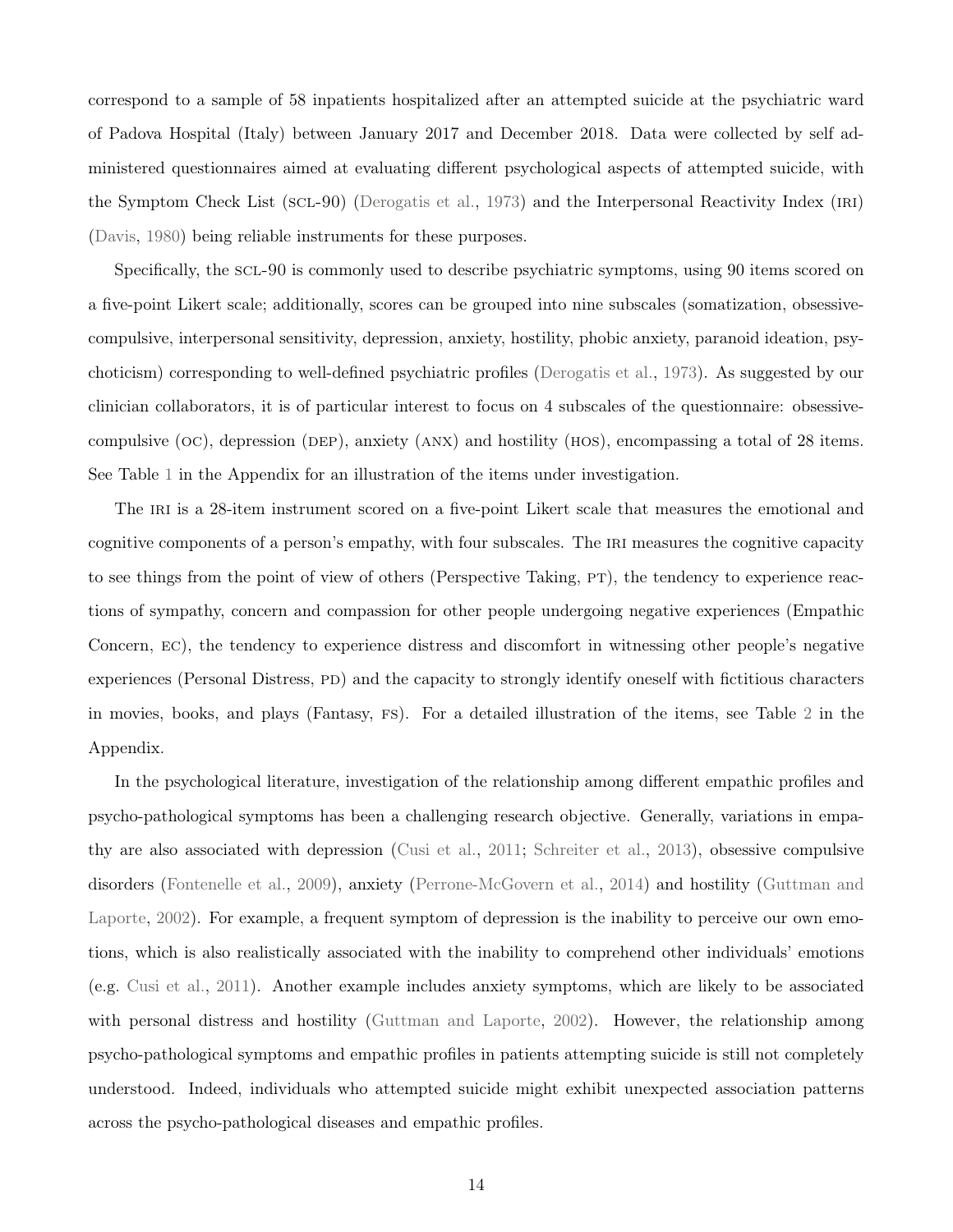

Cramer–V  $-$  0.0  $-$  0.1  $-$  0.2  $-$  0.3  $-$  0.4  $-$  0.5

<span id="page-14-0"></span>Figure 3: Association structure of the items. Color of the nodes varies with subscales, while edge widths vary with the value of the posterior mean of the pairwise Cramer-V.

Posterior inference for mills uses the same specification as in the simulations, relying on 3000 iterations collected after a burn-in of 1000. Posterior computation is based on an r implementation and requires approximately 7 minutes per 100 iterations and 4GB of RAM on a laptop with an  $INTEL(R)$ core(tm) i7-7700hq @ 2.8 ghz processor running Linux. We conducted sensitivity analyses for different hyper-parameter specifications, replicating posterior computation with values  $a_0 \in \{10, 100, 1000\}, a_1 \in$  $\{10, 100, 1000\}$  and  $\sigma_2 \in \{3, 10\}$ . The overall empirical findings were robust across changes in hyper parameters.

Posterior inference focuses on bivariate associations measured via the Cramer-V, which can be easily computed via Monte Carlo integration leveraging the mcmc output. Figure [3](#page-14-0) illustrates the dependence structure as a graph, with nodes corresponding to the categorical variables and edges to their associations, with thicker edges corresponding to stronger associations and higher Cramer-V. The left panel of Figure [3](#page-14-0) refers to MILLS, and the right panel to a latent class model with  $H = 10$  components and the same specification as in the simulations.

Our empirical findings highlight the presence of strong associations across several sub-scales, in particular within items associated with similar profiles. For example, the bulks of red (SCL-DEP) and orange (scl-oc) nodes in Figure [3](#page-14-0) denote items associated with depressive and obsessive compulsive profiles, re-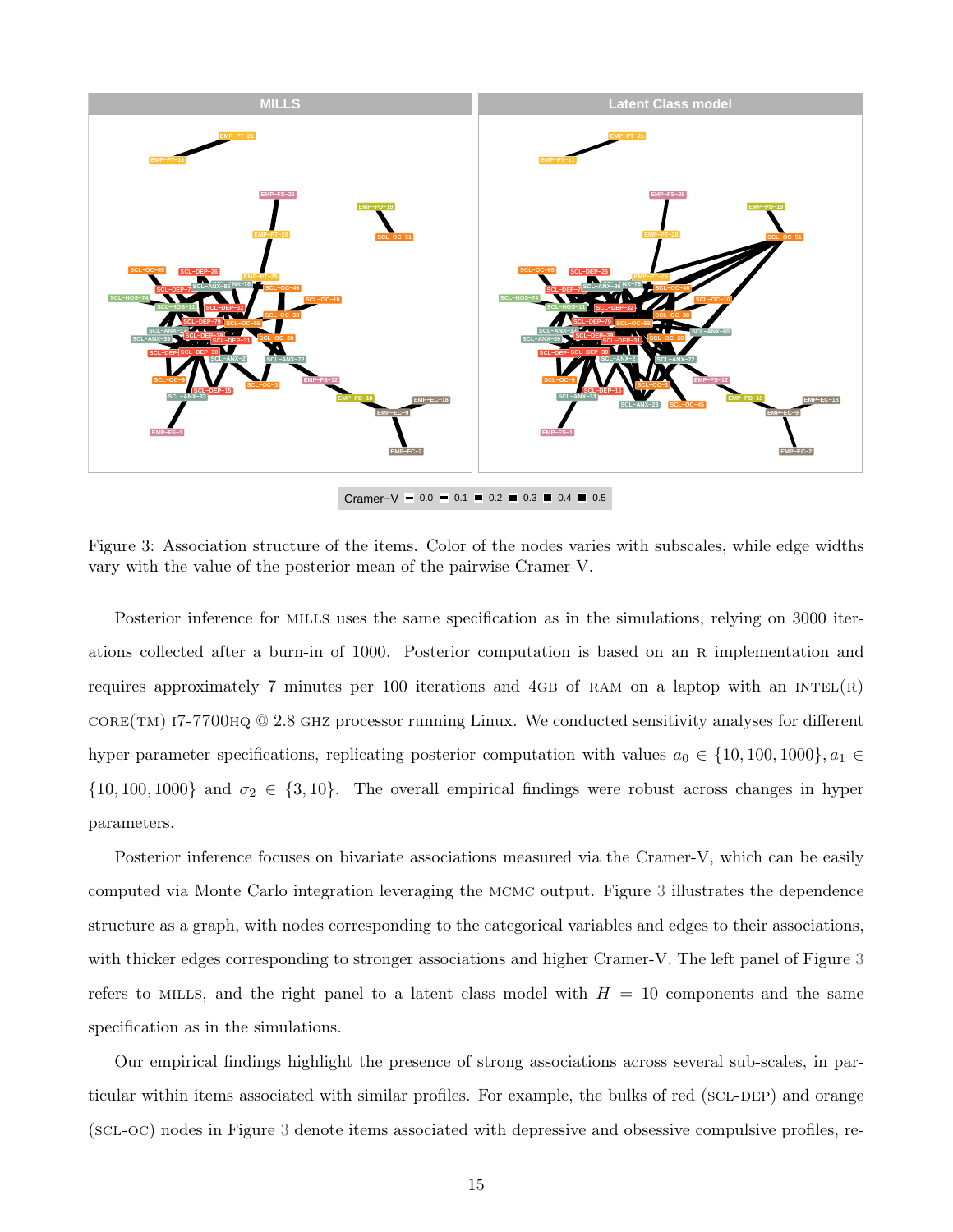

<span id="page-15-0"></span>Cramer–V  $-$  0.25 = 0.30 = 0.35 = 0.40 = 0.45 = 0.50

Figure 4: Posterior quantiles of the pairwise Cramer-V under MILLS

spectively, suggesting significant interconnections within these two sub-scales. To some extent, this result confirms the validity of the tools to measure psycho-pathological symptoms, which characterize consistent psychological profiles and highlights that such profiles are strongly associated in suicide attempt survivors. In addition, some items corresponding to different profiles measured within the same questionnaire are characterized by strong interactions. For example, the empirical findings indicate an association between an anxious subject SCL-ANX-2 ("Nervousness or shakiness inside") and SCL-DEP-15 ("Thoughts of ending your life") in suicide attempt survivors.

Other interesting associations involve items in different subscales. For example, there is an association between an item from the IRI questionnaire EMP-FS-1 ("I daydream and fantasize, with some regularity, about things that might happen to me") with the item  $SCL-ANX-33$  ("Feeling fearful"), and also the  $SCL-$ DEP-30 item ("Feeling blue"). This dependence structure is coherent with a paranoid profile, with fantasies about things that might happen and with such thoughts inducing substantial fear and sadness. Another interesting association involves the items  $SCL-IC-51$  ("Your mind going blank") and IRI-19 ("I am usually not effective in dealing with emergencies."), which are consistent with a profile with low-capacity to handle complex situations with calm. Panels of Figure [4](#page-15-0) assess uncertainty in mills estimation considering the 0.025 and 0.975 posterior quantiles of the Cramer-V, and suggesting that the estimated structure is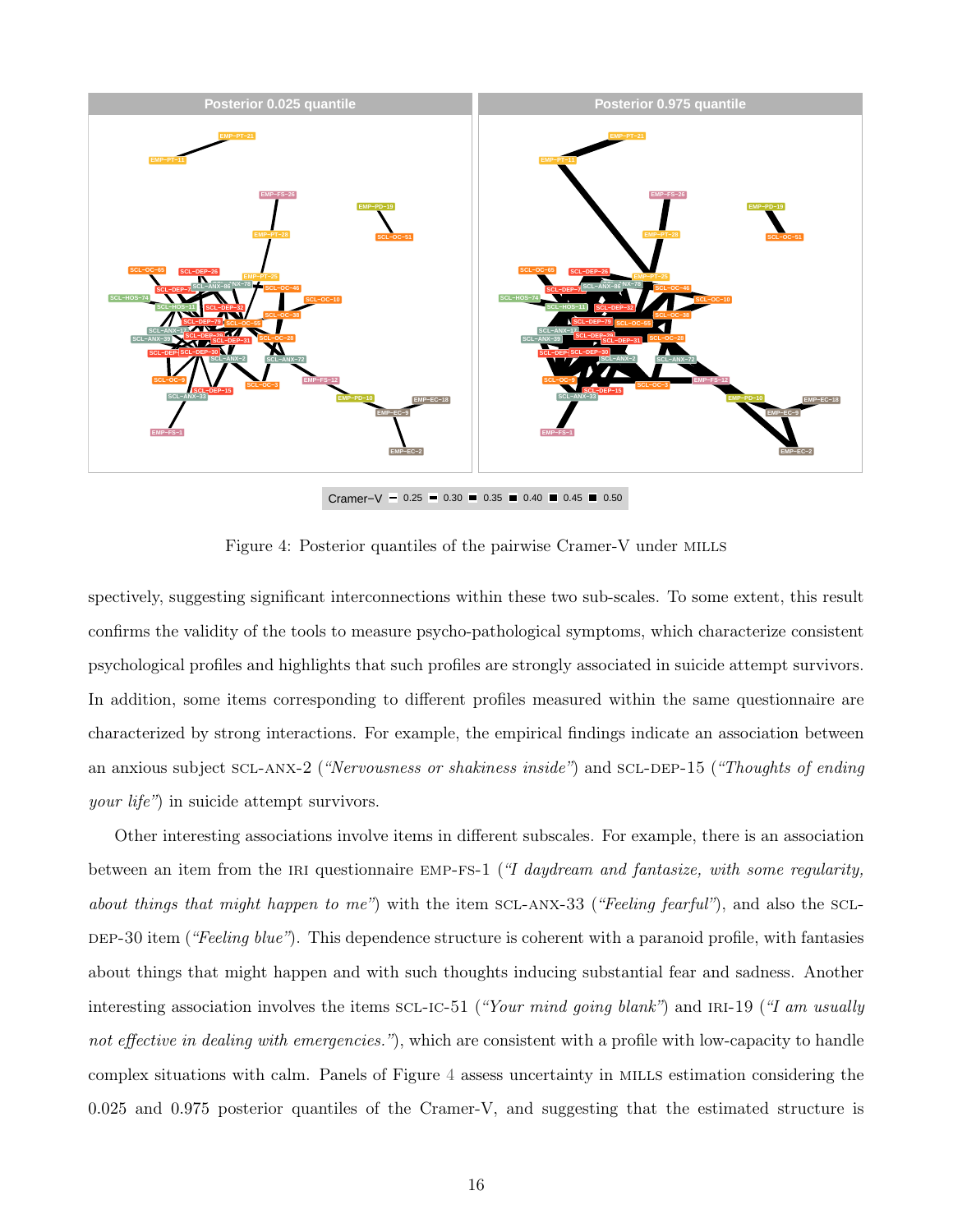maintained considering such posterior summaries.

Results from a Latent Class model – reported in the right panel of Figure [3](#page-14-0) – are consistent with inference based on mills, suggesting dense associations among items related to the same psychopathologies. When data exhibit complex dependence and the sample size is small compared with the dimensionality of the problem – as in this application, with  $n = 56$  subjects – the latent class model often has unsatisfactory performance and detects many false signals [\(Zhou et al.,](#page-23-2) [2015\)](#page-23-2).

### 5 DISCUSSION

This article has proposed a new approach for the analysis of categorical data relying on a mixture of log-linear models, with a computationally convenient composite likelihood-type specification facilitating implementation. Although multivariate categorical data are very commonly collected in many different areas, we still lack methods for doing inferences on associations among variables in a flexible manner that can accommodate more than a small number of variables. Current log-linear models do not scale up to large contingency tables and latent structure methods sacrifice some of the key advantages of log-linear models in terms of providing a direct and interpretable model on the association structure. Hence, latent structure models are in some sense too black box and unstructured, potentially leading to a non-parsimonious characterization of the data, and necessitating a moderately large number of latent components.

The goal of the proposed framework is to borrow the best of both worlds between latent structure and log-linear models. We have illustrated through a detailed case study to data on suicide attempts that the proposed framework can have a practically relevant impact on inferences for important real world applications. Routine implementation of the proposed approach is facilitated by the availability of an r package, refer to <github.com/emanuelealiverti/mills> having default hyper-parameter values for routine use. There are many interesting next steps in terms of including further computational simplifications to facilitate scaling up, and to include more complex data structure; for example, having missing data, mixed measurement scales, etc.

# 6 ACKNOWLEDGMENTS

The case study illustrated in Section [4](#page-12-0) has been motivated by a collaboration with doctor Paolo Scocco from Padova Hospital, which is kindly acknowledged for providing the data and the stimulating discussions. Emanuele Aliverti would also like to acknowledge Prof. Giovanna Capizzi, Massimiliano Russo and Daniele Durante for the stimulating discussions on the first draft of this work. A preliminary version of this work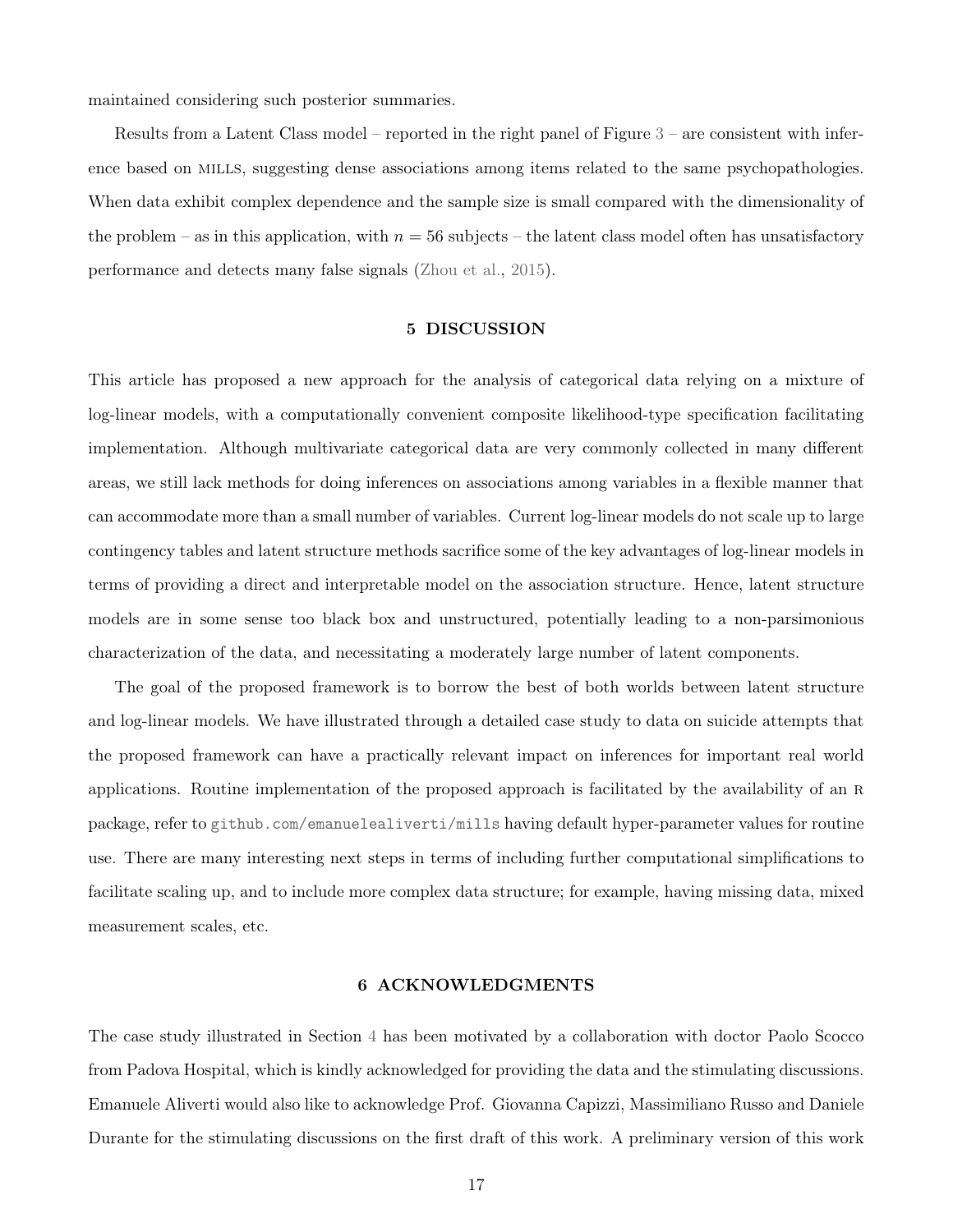was included in the Ph.D. dissertation of Emanuele Aliverti. This work was partially funded by MIURprin 2017 project 20177BR-JXS, as well as grant R01ES027498 of the National Institute of Environmental Health Sciences of the United States Institutes of Health, and grant N00014-16-1-2147 from the United States Office of Naval Research.

# A APPENDIX

Proof of Lemma [2.1.](#page-7-1) The proof for the full generality of MILLS relies on illustrating how such a specification induce a finite mixture of independent multinomial distributions as a special case. Without loss of generality, consider equal number of categories  $d_j = d$  for  $j = 1, \ldots, p$  and equal weights  $\bar{w}_E^h$  $\frac{h}{E_2} = 1/(p-1)$ for  $E_2 \in \mathcal{P}_2$  and  $h = 1, \ldots, H$ . Introduce a set of constrained log-linear coefficients  $\bar{\mathbf{\vartheta}}_E^h$  $\frac{h}{E_2}$  as  $\bar{\boldsymbol{\vartheta}}_{_{\boldsymbol{E}}}^{h}$  $\frac{h}{E_2} = \mathbf{L}\otimes\boldsymbol{\vartheta}_{E}^h$  $_{E_2}^h,$ where **L** denotes a vector of length  $d^2$  with the first  $1 + p(d-1)$  elements equal to 1 and the remaining 0, and ⊗ denoting element-wise product. Therefore, each  $\bar{\boldsymbol{\vartheta}}_k^h$  $\frac{n}{E_2}$  induces a log-linear independence model, which includes only main effects. Under the above constraints,

$$
\sum_{h=1}^{H} \nu_h \exp\left\{ \sum_{E_2 \in \mathcal{P}_2} \bar{w}_{E_2}^h \left[ \mathbf{X}_2 \bar{\boldsymbol{\vartheta}}_{E_2}^h - \kappa_2 (\bar{\boldsymbol{\vartheta}}_{E_2}^h) \right] \right\},
$$
\n(11)

corresponds to a discrete mixture of product multinomial distribution, for which Theorem 1 of [Dunson](#page-19-4) [and Xing](#page-19-4) [\(2009\)](#page-19-4) follows directly, after noticing that

$$
\boldsymbol{\psi}_h^{(j)} = \mathbf{M} \prod_{E_2 \in \mathcal{P}_2 : j \in E_2} \left[ \exp \left( \mathbf{X}_2 \bar{\boldsymbol{\vartheta}}_{E_2}^h - \kappa_2 (\bar{\boldsymbol{\vartheta}}_{E_2}^h) \right) \right]^{\bar{w}_{E_2}^h}, \tag{12}
$$

where M denotes a  $d \times d^2$  marginalisation matrix, comprising zeros and ones in appropriate positions (e.g. [Lupparelli et al.,](#page-21-3) [2009\)](#page-21-3).  $\Box$ 

Proof of Lemma [2.2.](#page-9-2) In order to show that is a proper probability distribution, it is necessary to show that the normalising constant is finite, which correspond to showing that

$$
\int \int \pi(\boldsymbol{\vartheta})\pi(\boldsymbol{\nu})\pi(\boldsymbol{\nu})\tilde{\mathbf{p}}(\mathbf{y};\boldsymbol{\vartheta},\mathbf{w},\boldsymbol{\nu}) \mathrm{d}\boldsymbol{\vartheta} \mathrm{d}\boldsymbol{\nu} \mathrm{d}\boldsymbol{\omega} \int \int \pi(\boldsymbol{\vartheta})\pi(\boldsymbol{\nu})\pi(\mathbf{w}) \prod_{i=1}^{n} \sum_{h=1}^{H} \nu_h \tilde{\mathbf{p}}(y_i \mid \boldsymbol{\vartheta}^h) \mathrm{d}\boldsymbol{\vartheta} \mathrm{d}\boldsymbol{\nu} < \infty \qquad (13)
$$

Since the priors specified in Equation [\(8\)](#page-7-2) are proper, it is sufficient to show that

$$
\sup_{\boldsymbol{\vartheta},\boldsymbol{\nu}}\prod_{i=1}^n\sum_{h=1}^H\nu_h\,\tilde{\mathbf{p}}(y_i\mid\boldsymbol{\vartheta}^h)<\infty\tag{14}
$$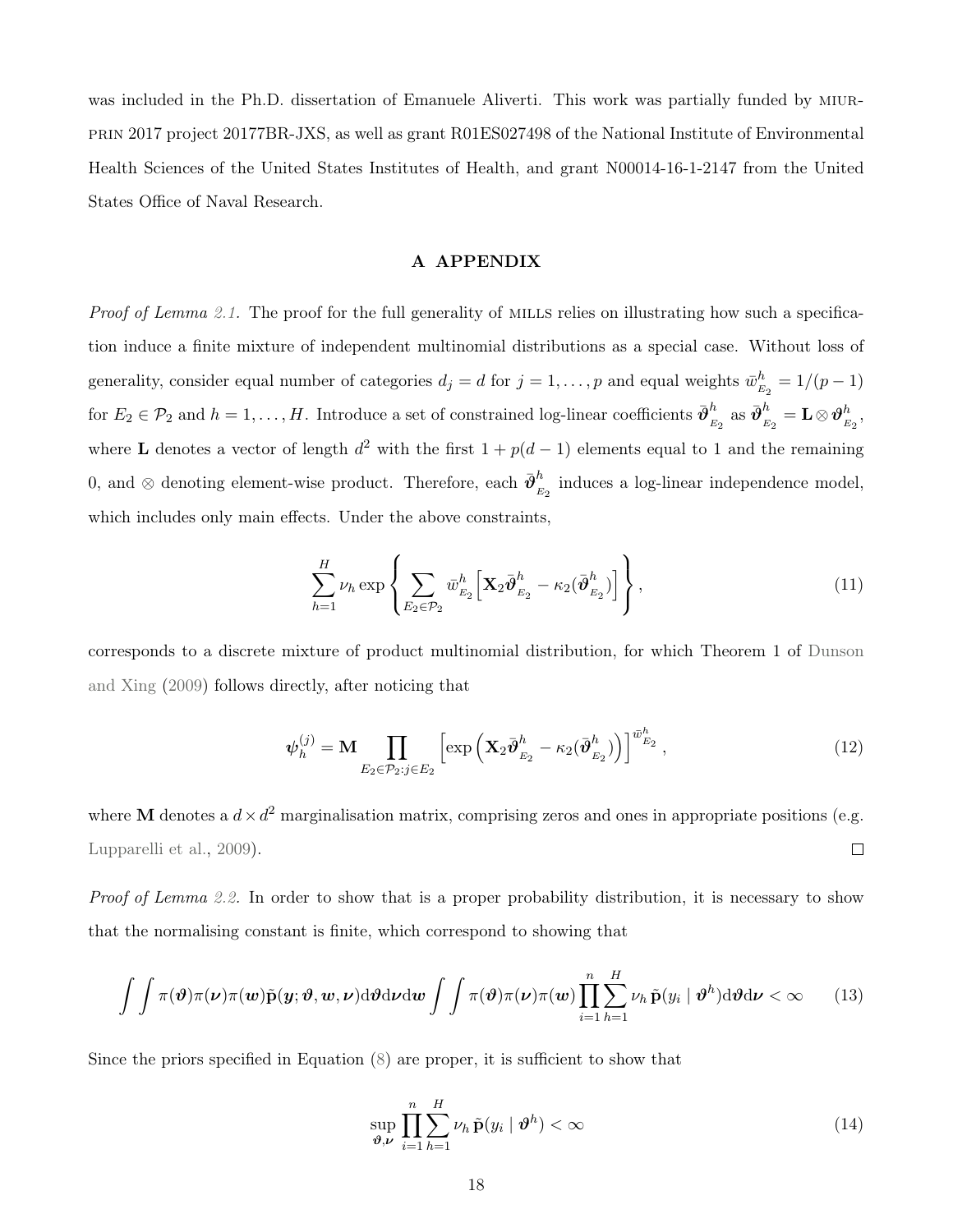which can be easily proofed by expressing  $p(y_i | \theta^h)$  as

$$
\tilde{\mathbf{p}}(y_i \mid \boldsymbol{\vartheta}^h) = \prod_{E_2 \in \mathcal{P}_2} \exp \left\{ \sum_{i_{E_2} \in \mathcal{I}_{E_2}} \mathbb{I}(y_i, i_{E_2}) \mathbf{X}_2 \boldsymbol{\vartheta}_{E_2}^h - \kappa_2(\boldsymbol{\vartheta}_{E_2}^h) \right\},
$$
\n(15)

which is always bounded being a product of probabilities.

### REFERENCES

- <span id="page-18-0"></span>Agresti, A. (2003). Categorical data analysis, volume 482. John Wiley & Sons.
- <span id="page-18-2"></span>Airoldi, E. M., Blei, D., Erosheva, E. A., and Fienberg, S. E. (2014). Handbook of mixed membership models and their applications. CRC press.
- <span id="page-18-1"></span>Andersen, E. B. (1982). Latent structure analysis: A survey. Scandinavian Journal of Statistics, pages 1–12.
- <span id="page-18-8"></span>Ben-Ya'acov, Y. and Amir, M. (2004). Posttraumatic symptoms and suicide risk. Personality and Individual Differences, 36(6):1257–1264.
- <span id="page-18-4"></span>Bergsma, W. P., Rudas, T., et al. (2002). Marginal models for categorical data. The Annals of Statistics, 30(1):140–159.
- <span id="page-18-3"></span>Bhattacharya, A. and Dunson, D. B. (2012). Simplex factor models for multivariate unordered categorical data. Journal of the American Statistical Association, 107(497):362–377.
- <span id="page-18-6"></span>Bradley, J. R., Holan, S. H., and Wikle, C. K. (2019). Bayesian hierarchical models with conjugate full-conditional distributions for dependent data from the natural exponential family. *Journal of the* American Statistical Association, pages 1–16.
- <span id="page-18-7"></span>Chang, I. H. and Mukerjee, R. (2006). Probability matching property of adjusted likelihoods. Statistics  $\mathscr$ *Probability Letters,* 76(8):838 – 842.
- <span id="page-18-5"></span>Cox, D. R. and Reid, N. (2004). A note on pseudolikelihood constructed from marginal densities. Biometrika, 91(3):729–737.
- <span id="page-18-9"></span>Cusi, A. M., MacQueen, G. M., Spreng, R. N., and McKinnon, M. C. (2011). Altered empathic responding in major depressive disorder: relation to symptom severity, illness burden, and psychosocial outcome. Psychiatry Research, 188(2):231–236.

 $\Box$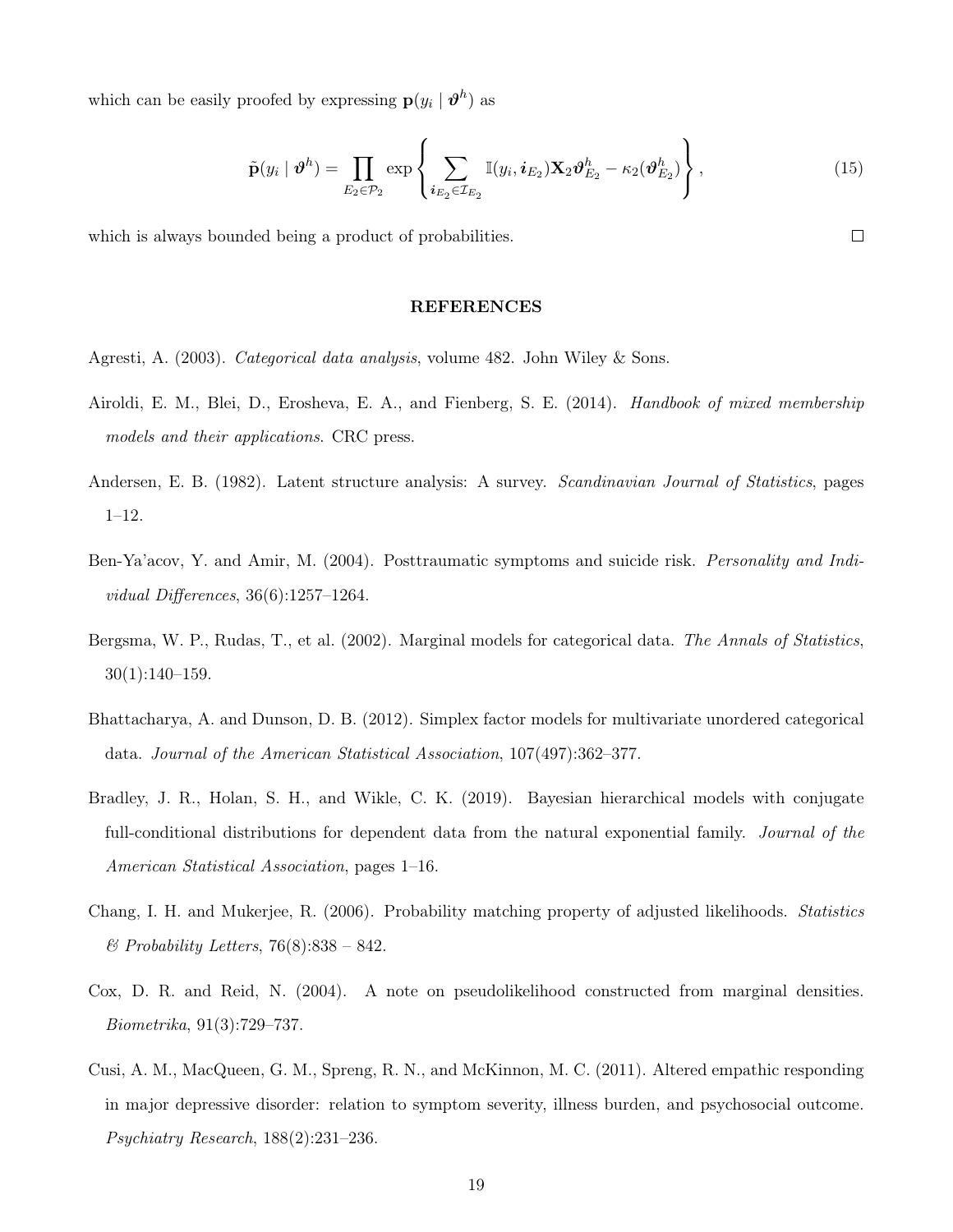- <span id="page-19-11"></span>Davis, M. H. (1980). A muntidimensional approach to individual differences in empathy. *JSAS Catalogue* of Selected Documents in Psychology, 10.
- <span id="page-19-9"></span>De Leo, D., Burgis, S., Bertolote, J. M., Kerkhof, A., and Bille-Brahe, U. (2004). Definitions of suicidal behaviour. Suicidal behaviour: Theories and research findings, pages 17–39.
- <span id="page-19-10"></span>Derogatis, L., Lipman, R., and Covi, L. (1973). Scl-90: an outpatient psychiatric rating scale–preliminary report. Psychopharmacology Bulletin, 9(1):13.
- <span id="page-19-1"></span>Dobra, A. and Massam, H. (2010). The mode oriented stochastic search (moss) algorithm for log-linear models with conjugate priors. *Statistical Methodology*, 7(3):240–253.
- <span id="page-19-4"></span>Dunson, D. B. and Xing, C. (2009). Nonparametric bayes modeling of multivariate categorical data. Journal of the American Statistical Association, 104(487):1042–1051.
- <span id="page-19-8"></span>Efron, B. (1993). Bayes and likelihood calculations from confidence intervals. Biometrika, 80(1):3–26.
- <span id="page-19-3"></span>Erosheva, E. A. (2005). Comparing latent structures of the grade of membership, rasch, and latent class models. Psychometrika, 70(4):619–628.
- <span id="page-19-7"></span>Ferrari, D., Qian, G., and Hunter, T. (2016). Parsimonious and efficient likelihood composition by gibbs sampling. Journal of Computational and Graphical Statistics, 25(3):935–953.
- <span id="page-19-0"></span>Fienberg, S. E. and Rinaldo, A. (2007). Three centuries of categorical data analysis: Log-linear models and maximum likelihood estimation. Journal of Statistical Planning and Inference, 137(11):3430–3445.
- <span id="page-19-12"></span>Fontenelle, L. F., Soares, I. D., Miele, F., Borges, M. C., Prazeres, A. M., Rangé, B. P., and Moll, J. (2009). Empathy and symptoms dimensions of patients with obsessive– compulsive disorder. Journal of Psychiatric Research, 43(4):455–463.
- <span id="page-19-6"></span>Fraser, D. and Reid, N. (2019). Combining likelihood and significance functions. Statistica Sinica, 29:1–15.
- <span id="page-19-2"></span>Fruhwirth-Schnatter, S., Celeux, G., and Robert, C. P. (2019). Handbook of mixture analysis. Chapman and Hall/CRC.
- <span id="page-19-5"></span>Geyer, C. J. and Thompson, E. A. (1992). Constrained monte carlo maximum likelihood for dependent data. Journal of the Royal Statistical Society: Series B (Methodological), 54(3):657–683.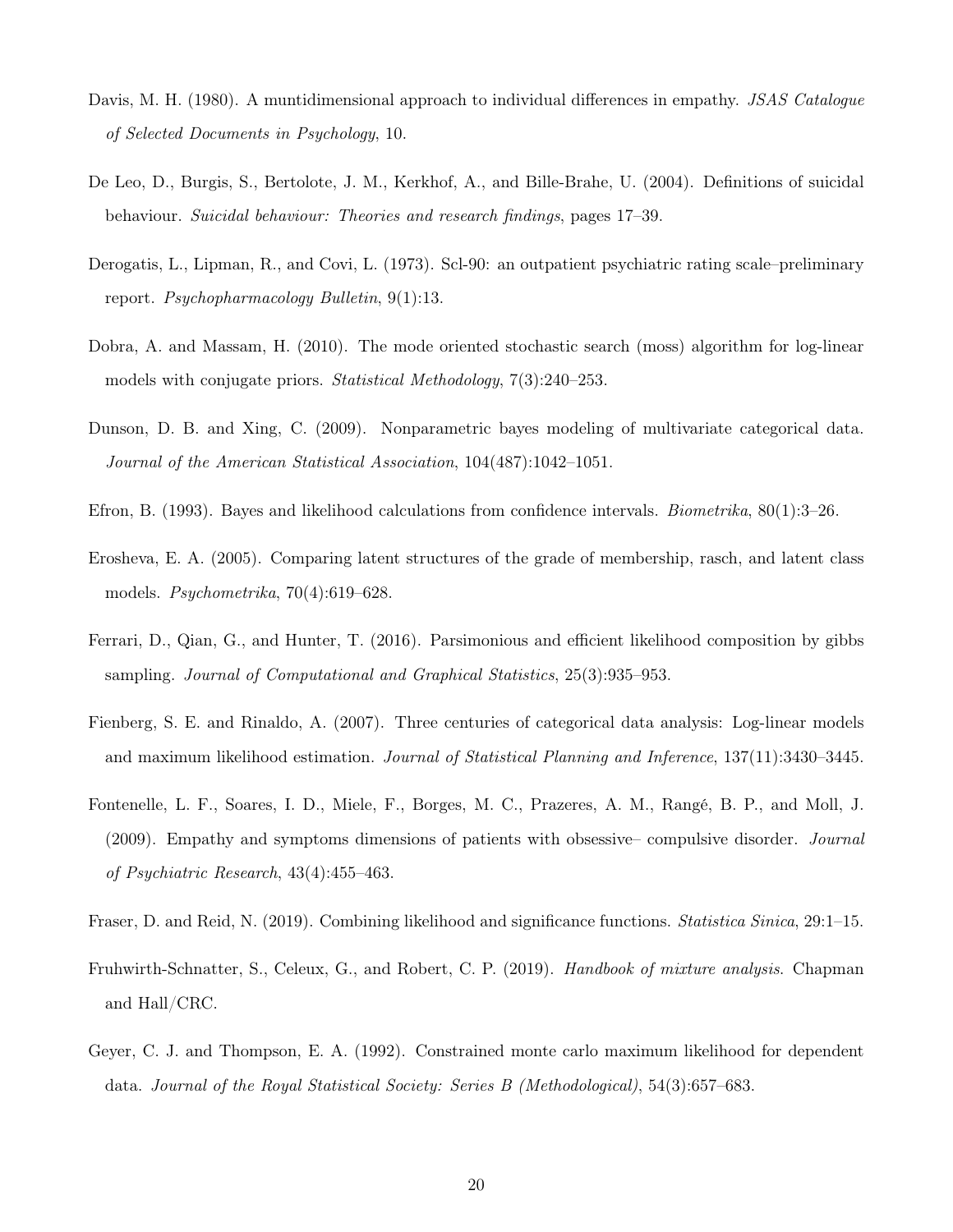- <span id="page-20-9"></span>Greco, L., Racugno, W., and Ventura, L. (2008). Robust likelihood functions in bayesian inference. Journal of Statistical Planning and Inference, 138(5):1258 – 1270.
- <span id="page-20-12"></span>Guttman, H. and Laporte, L. (2002). Alexithymia, empathy, and psychological symptoms in a family context. Comprehensive Psychiatry, 43(6):448–455.
- <span id="page-20-10"></span>Hawton, K. and Fagg, J. (1988). Suicide, and other causes of death, following attempted suicide. The British Journal of Psychiatry, 152(3):359–366.
- <span id="page-20-6"></span>Huang, Z. and Ferrari, D. (2017). Fast construction of efficient composite likelihood equations.  $arXiv$ preprint arXiv:1709.03234.
- <span id="page-20-7"></span>Ishwaran, H., Rao, J. S., et al. (2005). Spike and slab variable selection: frequentist and bayesian strategies. The Annals of Statistics, 33(2):730–773.
- <span id="page-20-1"></span>Johndrow, J., Bhattacharya, A., et al. (2018). Optimal gaussian approximations to the posterior for log-linear models with diaconis–ylvisaker priors. Bayesian Analysis, 13(1):201–223.
- <span id="page-20-5"></span>Johndrow, J. E., Bhattacharya, A., and Dunson, D. B. (2017). Tensor decompositions and sparse log-linear models. Annals of Statistics, 45(1):1–38.
- <span id="page-20-4"></span>Kolda, T. G. and Bader, B. W. (2009). Tensor decompositions and applications. *SIAM review*, 51(3):455– 500.
- <span id="page-20-11"></span>Lachal, J., Orri, M., Revah-Levy, A., and Moro, M. (2016). Empathy in adolescent suicidal behaviors: perspectives from the adolescents, their parents and their healthcare professionals. European Psychiatry, 33:S328.
- <span id="page-20-0"></span>Lauritzen, S. L. (1996). Graphical models, volume 17. Clarendon Press.
- <span id="page-20-3"></span>Lawley, D. N. (1943). On problems connected with item selection and test construction. Proceedings of the Royal Society of Edinburgh Section A: Mathematics, 61(3):273–287.
- <span id="page-20-8"></span>Lazar, N. A. (2003). Bayesian empirical likelihood. Biometrika, 90(2):319–326.
- <span id="page-20-2"></span>Lazarsfeld, P. F. (1950). The logical and mathematical foundation of latent structure analysis. Studies in Social Psychology in World War II Vol. IV: Measurement and Prediction, pages 362–412.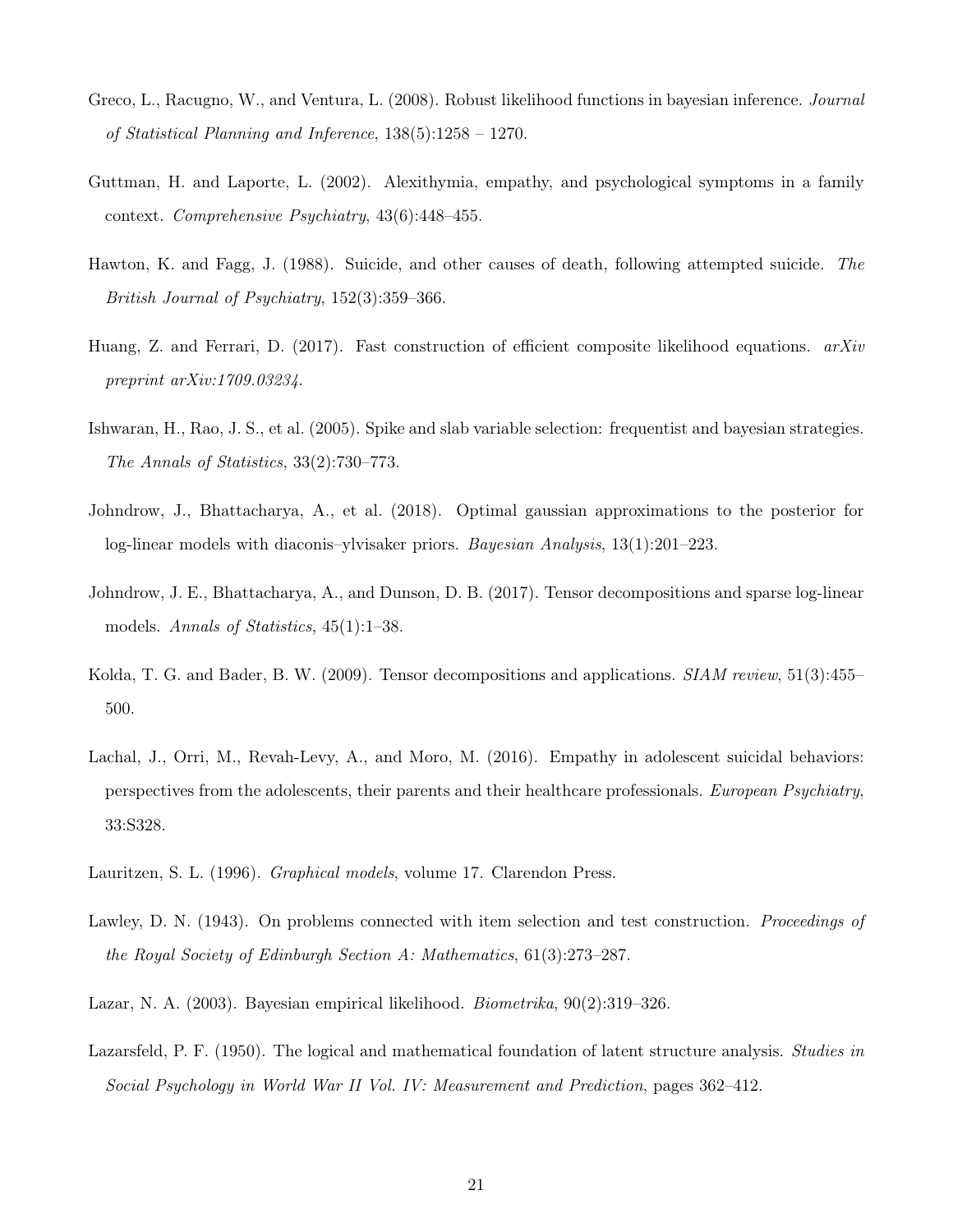- <span id="page-21-10"></span>Legramanti, S., Durante, D., and Dunson, D. B. (2020). Bayesian cumulative shrinkage for infinite factorizations. Biometrika (in press).
- <span id="page-21-2"></span>Letac, G., Massam, H., et al. (2012). Bayes factors and the geometry of discrete hierarchical loglinear models. The Annals of Statistics, 40(2):861–890.
- <span id="page-21-7"></span>Lindsay, B. G., Yi, G. Y., and Sun, J. (2011). Issues and strategies in the selection of composite likelihoods. Statistica Sinica, pages 71–105.
- <span id="page-21-3"></span>Lupparelli, M., Marchetti, G. M., and Bergsma, W. (2009). Parameterization and fitting of discrete bi-directed graph models. Scandinavian Journal of Statistics, 36(3):559–576.
- <span id="page-21-9"></span>Mardia, K. V., Kent, J. T., Hughes, G., and Taylor, C. C. (2009). Maximum likelihood estimation using composite likelihoods for closed exponential families. Biometrika, 96(4):975–982.
- <span id="page-21-1"></span>Massam, H., Liu, J., Dobra, A., et al. (2009). A conjugate prior for discrete hierarchical log-linear models. The Annals of Statistics, 37(6A):3431–3467.
- <span id="page-21-5"></span>Massam, H. and Wang, N. (2018). Local conditional and marginal approach to parameter estimation in discrete graphical models. Journal of Multivariate Analysis, 164:1–21.
- <span id="page-21-4"></span>Meng, Z., Wei, D., Wiesel, A., and Hero III, A. (2013). Distributed learning of gaussian graphical models via marginal likelihoods. In Artificial Intelligence and Statistics, pages 39–47.
- <span id="page-21-11"></span>Miller, J. W. (2019). Asymptotic normality, concentration, and coverage of generalized posteriors.  $arXiv$ preprint arXiv:1907.09611.
- <span id="page-21-0"></span>Nardi, Y., Rinaldo, A., et al. (2012). The log-linear group-lasso estimator and its asymptotic properties. Bernoulli, 18(3):945–974.
- <span id="page-21-12"></span>Nock, M. K., Borges, G., Bromet, E. J., Alonso, J., Angermeyer, M., Beautrais, A., Bruffaerts, R., Chiu, W. T., De Girolamo, G., Gluzman, S., et al. (2008). Cross-national prevalence and risk factors for suicidal ideation, plans and attempts. The British Journal of Psychiatry,  $192(2):98-105$ .
- <span id="page-21-8"></span>Pace, L., Salvan, A., and Sartori, N. (2019). Efficient composite likelihood for a scalar parameter of interest. Stat, 8(1):e222.
- <span id="page-21-6"></span>Pauli, F., Racugno, W., and Ventura, L. (2011). Bayesian composite marginal likelihoods. *Statistica* Sinica, 21(1):149–164.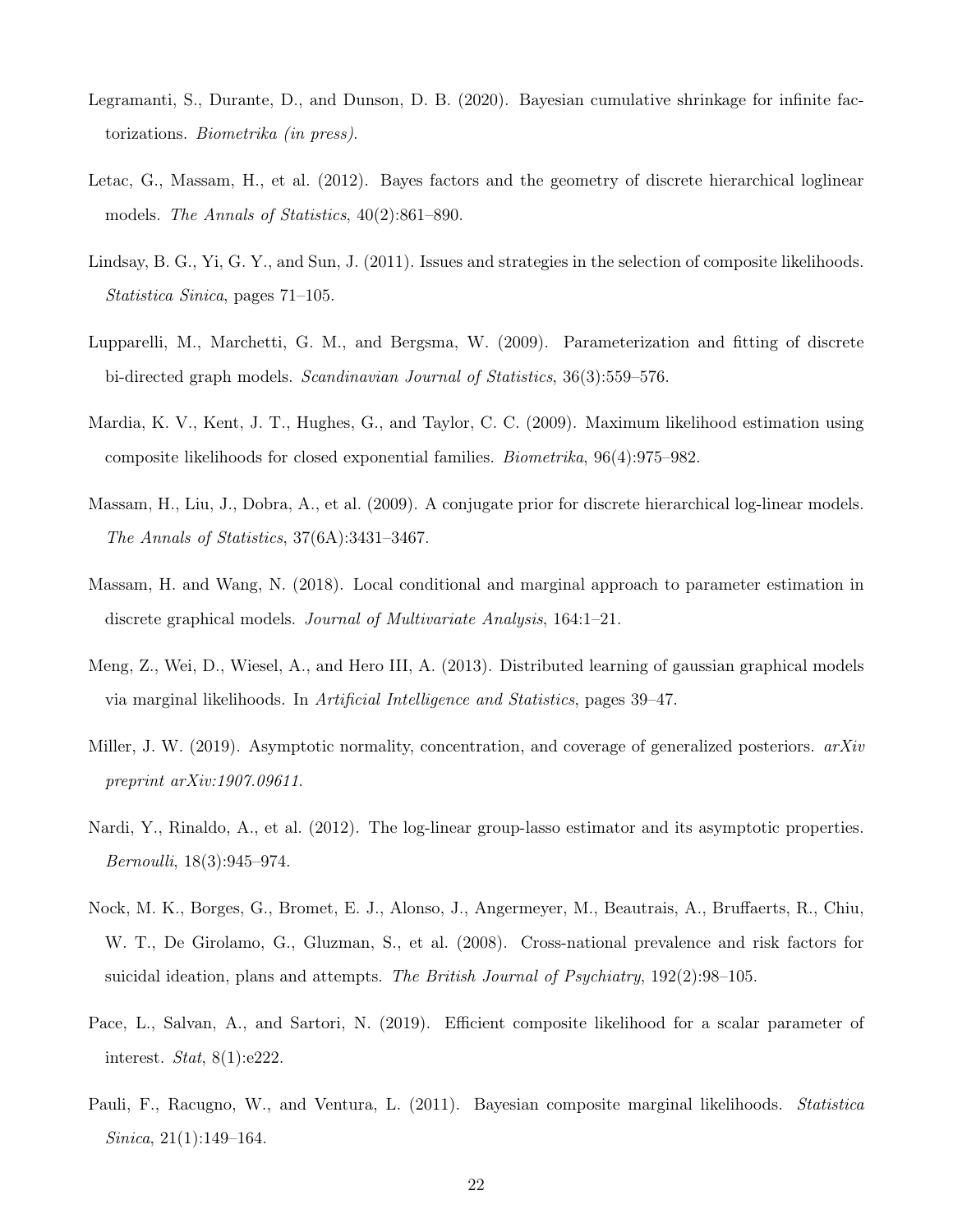- <span id="page-22-11"></span>Perrone-McGovern, K. M., Oliveira-Silva, P., Simon-Dack, S., Lefdahl-Davis, E., Adams, D., McConnell, J., Howell, D., Hess, R., Davis, A., and Gonçalves, Ó. F. (2014). Effects of empathy and conflict resolution strategies on psychophysiological arousal and satisfaction in romantic relationships. Applied Psychophysiology and Biofeedback, 39(1):19–25.
- <span id="page-22-7"></span>Polson, N. G., Scott, J. G., and Windle, J. (2013). Bayesian inference for logistic models using pólya– gamma latent variables. Journal of the American Statistical Association, 108(504):1339–1349.
- <span id="page-22-8"></span>Raftery, A., Madigan, D., and Volinsky, C. T. (1995). Accounting for model uncertainty in survival analysis improves predictive performance. Bayesian Statistics, (5):323–349.
- <span id="page-22-2"></span>Raftery, A. E. (1985). A model for high-order markov chains. Journal of the Royal Statistical Society: Series B (Methodological), 47(3):528–539.
- <span id="page-22-0"></span>Ravikumar, P., Wainwright, M. J., Lafferty, J. D., et al. (2010). High-dimensional ising model selection using  $\ell$ 1-regularized logistic regression. The Annals of Statistics, 38(3):1287–1319.
- <span id="page-22-5"></span>Ribatet, M., Cooley, D., and Davison, A. C. (2012). Bayesian inference from composite likelihoods, with an application to spatial extremes. Statistica Sinica, pages 813–845.
- <span id="page-22-6"></span>Rousseau, J. and Mengersen, K. (2011). Asymptotic behaviour of the posterior distribution in overfitted mixture models. Journal of the Royal Statistical Society: Series B (Statistical Methodology), 73(5):689– 710.
- <span id="page-22-3"></span>Roverato, A., Lupparelli, M., and La Rocca, L. (2013). Log-mean linear models for binary data. Biometrika, 100(2):485–494.
- <span id="page-22-9"></span>Russo, M., Durante, D., and Scarpa, B. (2018). Bayesian inference on group differences in multivariate categorical data. Computational Statistics & Data Analysis, 126:136–149.
- <span id="page-22-10"></span>Schreiter, S., Pijnenborg, G., and Aan Het Rot, M. (2013). Empathy in adults with clinical or subclinical depressive symptoms. Journal of Affective Disorders, 150(1):1–16.
- <span id="page-22-4"></span>Snijders, T. A. (2002). Markov chain monte carlo estimation of exponential random graph models. Journal of Social Structure, 3(2):1–40.
- <span id="page-22-1"></span>Tibshirani, R., Wainwright, M., and Hastie, T. (2015). Statistical learning with sparsity: the lasso and generalizations. Chapman and Hall/CRC.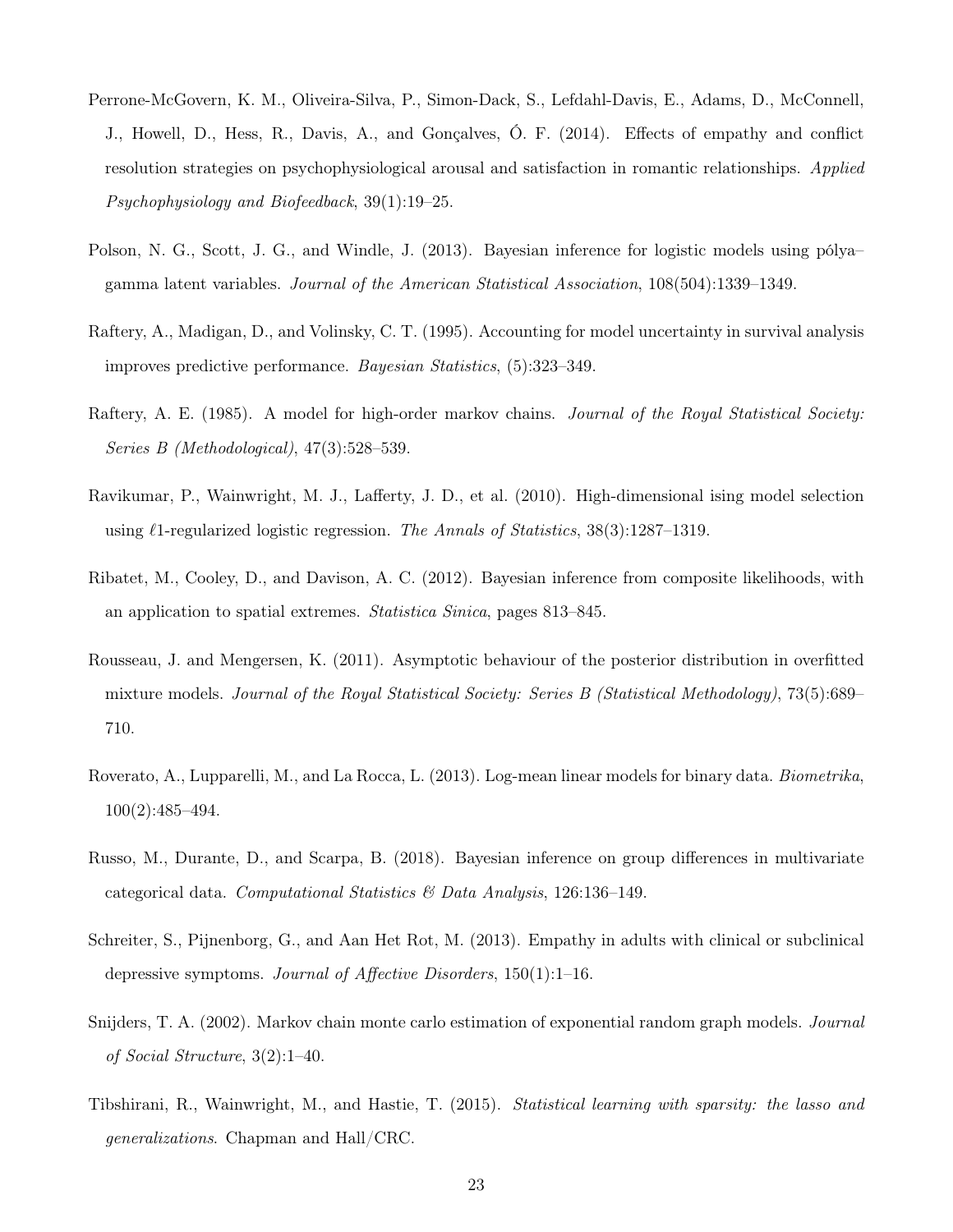- <span id="page-23-1"></span>Varin, C., Reid, N., and Firth, D. (2011). An overview of composite likelihood methods. Statistica Sinica, pages 5–42.
- <span id="page-23-0"></span>Wainwright, M. J., Jordan, M. I., et al. (2008). Graphical models, exponential families, and variational inference. Foundations and Trends in Machine Learning, 1(1–2):1–305.
- <span id="page-23-2"></span>Zhou, J., Bhattacharya, A., Herring, A. H., and Dunson, D. B. (2015). Bayesian Factorizations of Big Sparse Tensors. Journal of the American Statistical Association, 110(512):1562–1576.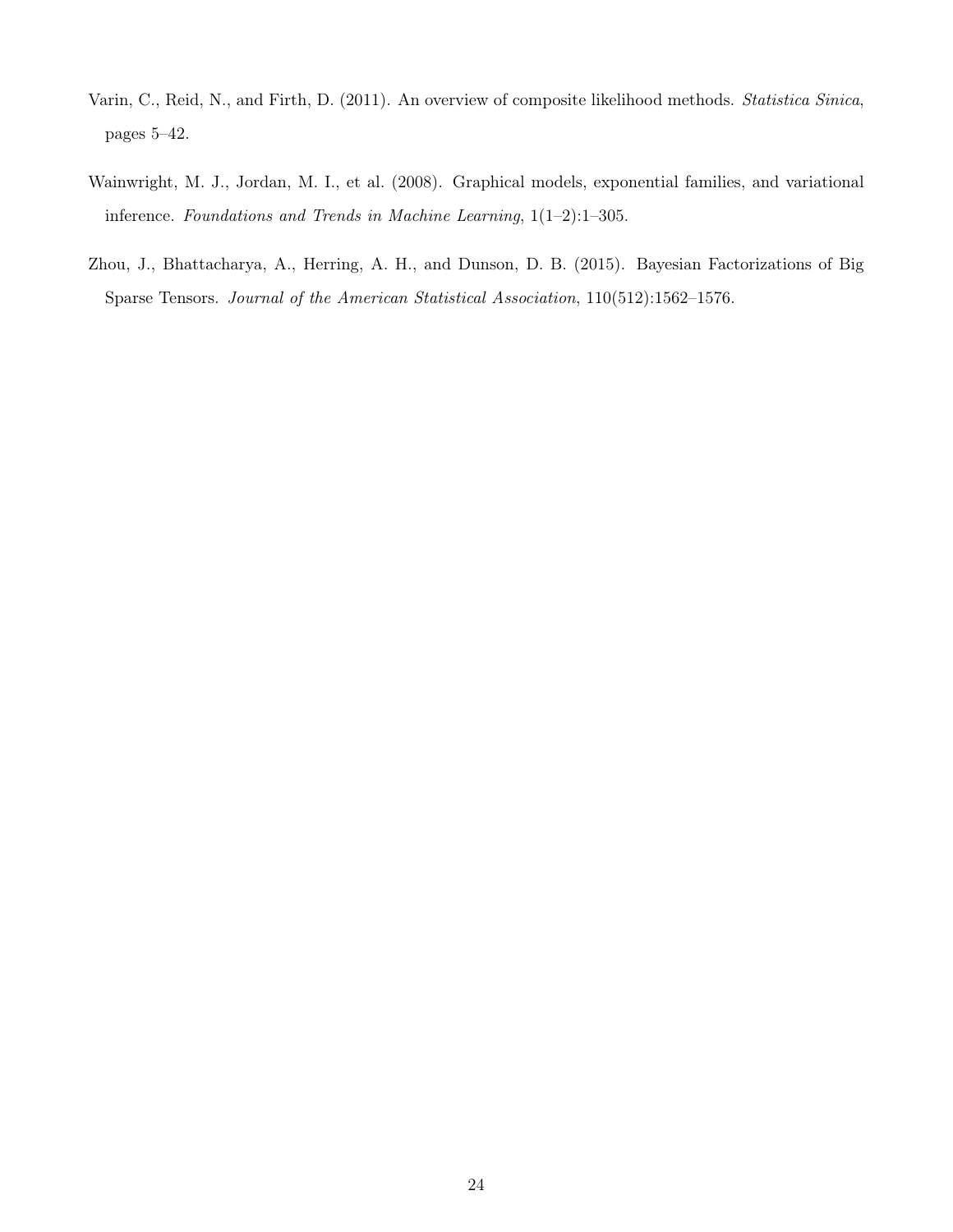Algorithm 1: One cycle of Gibbs sampler for MILLS.

<span id="page-24-0"></span>for  $h = 1, \ldots, H$  do for  $E_2 = 1, \ldots, |\mathcal{P}_2|$  do It is convenient to reparametrize the MILLS likelihood as  $\widetilde{\boldsymbol{\vartheta}}_{_E}^{h}$  $\frac{n}{E_2}=\mathbf{X}_2\boldsymbol{\vartheta}_E^h$  $\frac{h}{E_2}$ , corresponding to the cell-specific multinomial log-odds. The Gaussian prior on  $\vartheta^h_{\kappa}$  $E_2$  induces a Gaussian prior on  $\widetilde{\boldsymbol{\vartheta}}_{_{E}}^{h}$  $\frac{h}{E_2}$  with covariance matrix  $\mathbf{X}_2^{\mathsf{T}}\mathbf{X}_2$ . Therefore, the prior precision of each element of  $\widetilde{\boldsymbol{\theta}}_E^h$  $E_2$ given the others is given by the diagonal elements of  $(\mathbf{X}_2^T \mathbf{X}_2)^{-1}$ . Sample each  $\widetilde{\boldsymbol{\vartheta}}_{_{E}}^{h}$  $E_{E_2}$  from a conditionally-conjugate Gaussian distribution, adapting the Pòlya-Gamma strategy to the multinomial likelihood [\(Polson et al.,](#page-22-7) [2013\)](#page-22-7). end end for  $h = 1, \ldots, H$  do for  $E_2 = 1, \ldots, |\mathcal{P}_2|$  do Sample each  $\delta^h_{\nu}$  $E_2$  from a Bernoulli distribution with probability of success equal to  $\gamma_0^h$ gamma $(w^h_{_E}$  $a_{E_2}^h$ ; 1 +  $a_0^h$ ,  $a_1^h - \ell_E^h$  $_{E_2}^{h})$  $\sqrt[n]{_0^h}$ gamma $(w_{_{E_2}}^h;1+a_0^h,a_1^h-\ell_{_E}^h)$  $\binom{h}{E_2} + (1 - \gamma_0^h)$ GAMMA $(w_{E_2}^h; 1, a_1^h - \ell_E^h)$  $_{E_2}^{h})$ , with  $\ell^h_{\frac{r}{h}}$  $\frac{h}{E_2} = \log[\tilde{\boldsymbol{y}}_{E_2}^{h\intercal}]$  $_{E_2}^{h}$ t $\vartheta^h_{\scriptscriptstyle E}$  $\frac{h}{E_2} - n_h \kappa_2 (\boldsymbol{\vartheta}_{E}^h$  $\begin{bmatrix} h \\ E_2 \end{bmatrix}$  and with GAMMA $(x; a, b)$  denoting the density of a Gamma distribution with shape a, rate b evaluated in x. Note that  $\ell_{\kappa}^{h}$  $\frac{h}{E_2}$  is always negative, and therefore there is no ambiguity in the evaluation of the Gamma density. end for  $E_2 = 1, \ldots, |\mathcal{P}_2|$  do Sample the composite weight  $w_{\mu}^{h}$  $\frac{h}{E_2}$  from gamma  $\left(1+a_0^h\delta_E^h\right)$  $\frac{h}{E_2}, a_1^h - \ell_E^h$  $E_{2}$  $\setminus$ end Sample the slab probability  $\gamma_0^h$  from a **BETA**  $\sqrt{ }$  $\overline{1}$ 1  $\frac{1}{2} + \sum$  $E_2 \in \mathcal{P}_2$  $\delta^h_{_F}$  $\frac{h}{E_2}, \frac{1}{2}$  $\frac{1}{2} + |\mathcal{P}_2| - \sum$  $E_2 \in \mathcal{P}_2$  $\delta^h_{_F}$  $E_2$  $\setminus$  $\overline{1}$ end for  $i = 1, \ldots, n$  do Sample  $z_i$  from CATEGORICAL  $\left( \frac{\nu_1 \tilde{\mathbf{p}}(y_i; \boldsymbol{\vartheta}^1, \boldsymbol{w}^1)}{\nu_1 \tilde{\mathbf{p}}(y_i; \boldsymbol{\vartheta}^1, \boldsymbol{w}^1)} \right)$  $\sum_{h=1}^H\nu_h\tilde{\mathbf{p}}(y_i;\boldsymbol{\vartheta}^h,\boldsymbol{w}^h)$  $,\cdots,\frac{\nu_H\tilde{\mathbf{p}}(y_i;\boldsymbol{\vartheta}^H,\boldsymbol{w}^H)}{\equiv^H}$  $\sum_{h=1}^H\nu_h\tilde{\mathbf{p}}(y_i;\boldsymbol{\vartheta}^h,\boldsymbol{w}^h)$  $\setminus$ with  $\mathbf{p}(y_i; \boldsymbol{\vartheta}^h, \boldsymbol{w}^h)$  defined in Equation [\(5\)](#page-6-1). end Sample  $\nu$  from DIRICHLET  $\left(n_1 + \frac{1}{n}\right)$  $\frac{1}{H}, \cdots, n_H + \frac{1}{H}$ H  $\Big)$ , with  $n_h = \sum_{i=1}^n \mathbb{1}[z_i = h].$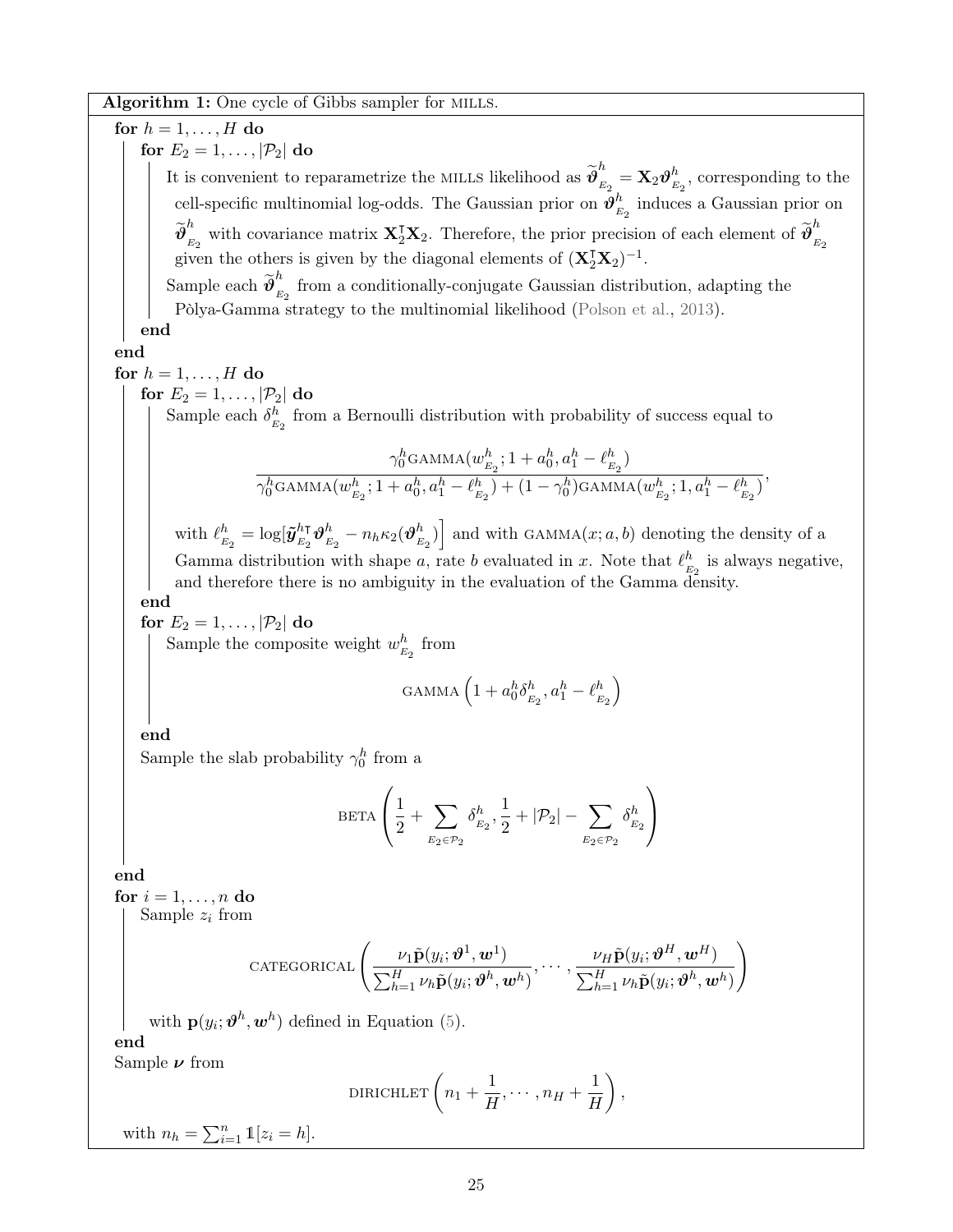<span id="page-25-0"></span>

|                | Table 1: SCL-90 subscales. Subjects answer with their level of agreement with numbers ranging from 0 ("Not at all") to 4 ("Extremely") |                            |                          |                                                    |                  |
|----------------|----------------------------------------------------------------------------------------------------------------------------------------|----------------------------|--------------------------|----------------------------------------------------|------------------|
| $\Box$         |                                                                                                                                        | <b>SUB</b>                 | $\Box$                   |                                                    | <b>SUB</b>       |
|                | Nervousness or shakiness inside                                                                                                        | (ANX)                      | 45.                      | Having to check and double-check what you do       | (OC)             |
|                | Unwanted thoughts, words, or ideas that wonâ $\tilde{A}Zt$ leave your mind                                                             | $\left(\mathrm{OC}\right)$ | 46.                      | Difficulty making decisions                        | (OC)             |
|                | Loss of sexual interest or pleasure                                                                                                    | (DEP)                      | $\overline{5}$ .         | Your mind going blank                              | $\bigcirc$       |
|                | Trouble remembering things                                                                                                             | $\bigcirc$                 | БŚ.                      | Trouble concentrating                              | $\bigcirc$       |
|                | Worried about sloppiness or carelessness                                                                                               | $\left(\odot$              | 63.                      | Having urges to beat, injure, or harm someone      | HOS              |
| $\frac{1}{14}$ | Feeling easily annoyed or irritated                                                                                                    | (HOS)                      | 59                       | Having to repeat the same actions such as          | $\overline{C}$   |
|                | Feeling low in energy or slowed down                                                                                                   | (DEP)                      |                          | touching, counting, washing                        |                  |
| 15.            | Thoughts of ending your life                                                                                                           | (DEP)                      | 67.                      | Having urges to break or smash things              | (HOS)            |
| ΙT.            | Trembling                                                                                                                              | (ANX)                      | $\overline{1}$ .         | Feeling everything is an effort                    | DEP <sup>)</sup> |
| 20.            | Crying easily                                                                                                                          | (DEP)                      | 72.                      | Spells of terror or panic                          | $\binom{ANX}{A}$ |
| 23.3           | Feeling of being trapped or caught                                                                                                     | (DEP)                      | $\overline{\mathcal{F}}$ | Getting into frequent arguments                    | HOS              |
|                | Suddenly scared for no reason                                                                                                          | (ANX)                      | $\frac{1}{2}$            | Feeling so restless you couldnaAZt sit still       | (AX)             |
| 26.            | Blaming yourself for things                                                                                                            | (DEP)                      | $\mathbb{S}^2$           | Feelings of worthlessness                          | DEP)             |
| 28.            | Feeling blocked in getting things done                                                                                                 | (OC)                       | 80.                      | Feeling that familiar things are strange or unreal | (AX)             |
| 29.            | Feeling lonely                                                                                                                         | (DEP)                      | 86.                      | Feeling pushed to get things done                  | (ANX)            |
| 30.            | Feeling blue                                                                                                                           | <b>HED</b>                 |                          |                                                    |                  |
| 31.            | Worrying too much about things                                                                                                         | (DEP)                      |                          |                                                    |                  |
| 32.            | Feeling no interest in things                                                                                                          | (DEP)                      |                          |                                                    |                  |
| 33.            | Feeling fearful                                                                                                                        | (ANX)                      |                          |                                                    |                  |
|                | Having to do things very slowly to insure correctness                                                                                  | $\overline{O}$             |                          |                                                    |                  |
| 39.            | Heart pounding or racing                                                                                                               | (ANX)                      |                          |                                                    |                  |
|                |                                                                                                                                        |                            |                          |                                                    |                  |

Table 1: SCL-90 subscales. Subjects answer with their level of agreement with numbers ranging from 0 ("Not at all") to 4 ("Extremely").